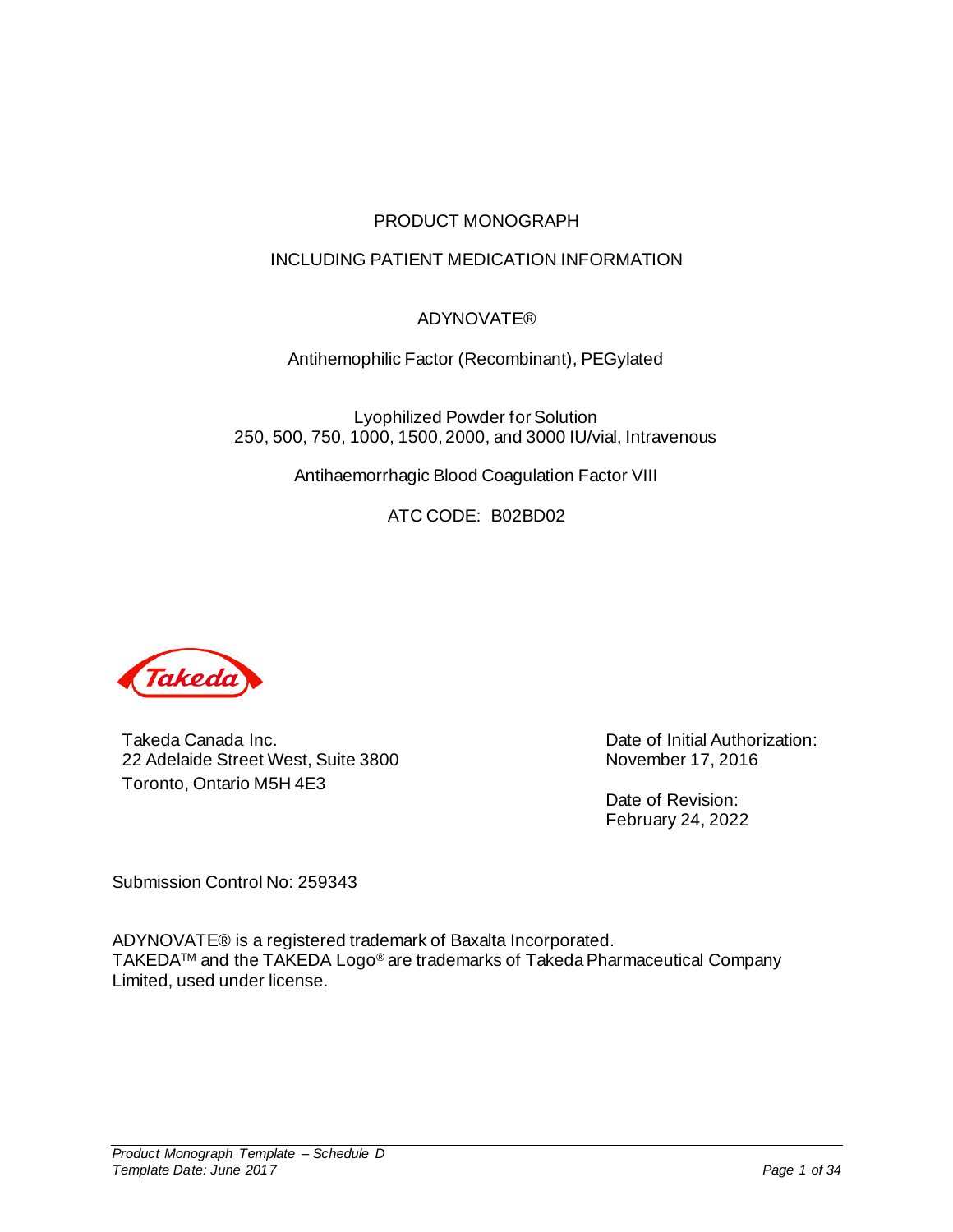Sections or subsections that are not applicable at the time of authorization are not listed.

# <span id="page-1-0"></span>**TABLE OF CONTENTS**

| 1                       | <b>INDICATIONS</b><br>1.1<br>1.2                                                                                                                                                             |  |  |  |  |  |  |
|-------------------------|----------------------------------------------------------------------------------------------------------------------------------------------------------------------------------------------|--|--|--|--|--|--|
| $\overline{2}$          |                                                                                                                                                                                              |  |  |  |  |  |  |
| $\overline{\mathbf{4}}$ | 4.1<br>4.2<br>4.3<br>4.4<br>4.5                                                                                                                                                              |  |  |  |  |  |  |
| 5                       |                                                                                                                                                                                              |  |  |  |  |  |  |
| 6                       | DOSAGE FORMS, STRENGTHS, COMPOSITION AND PACKAGING 10                                                                                                                                        |  |  |  |  |  |  |
| 7                       | 7.1<br>7.1.1<br>7.1.2<br>7.1.3<br>7.1.4                                                                                                                                                      |  |  |  |  |  |  |
| 8                       | 8.1<br>8.2<br>8.2.1<br>8.3<br>Less Common Clinical Trial Adverse Reactions - Pediatrics 14<br>8.3.1<br>Abnormal Laboratory Findings: Hematologic, Clinical Chemistry and Other<br>8.4<br>8.5 |  |  |  |  |  |  |
| 9                       | 9.2<br>9.3<br>9.4<br>9.5<br>9.6<br>9.7                                                                                                                                                       |  |  |  |  |  |  |
| 10                      |                                                                                                                                                                                              |  |  |  |  |  |  |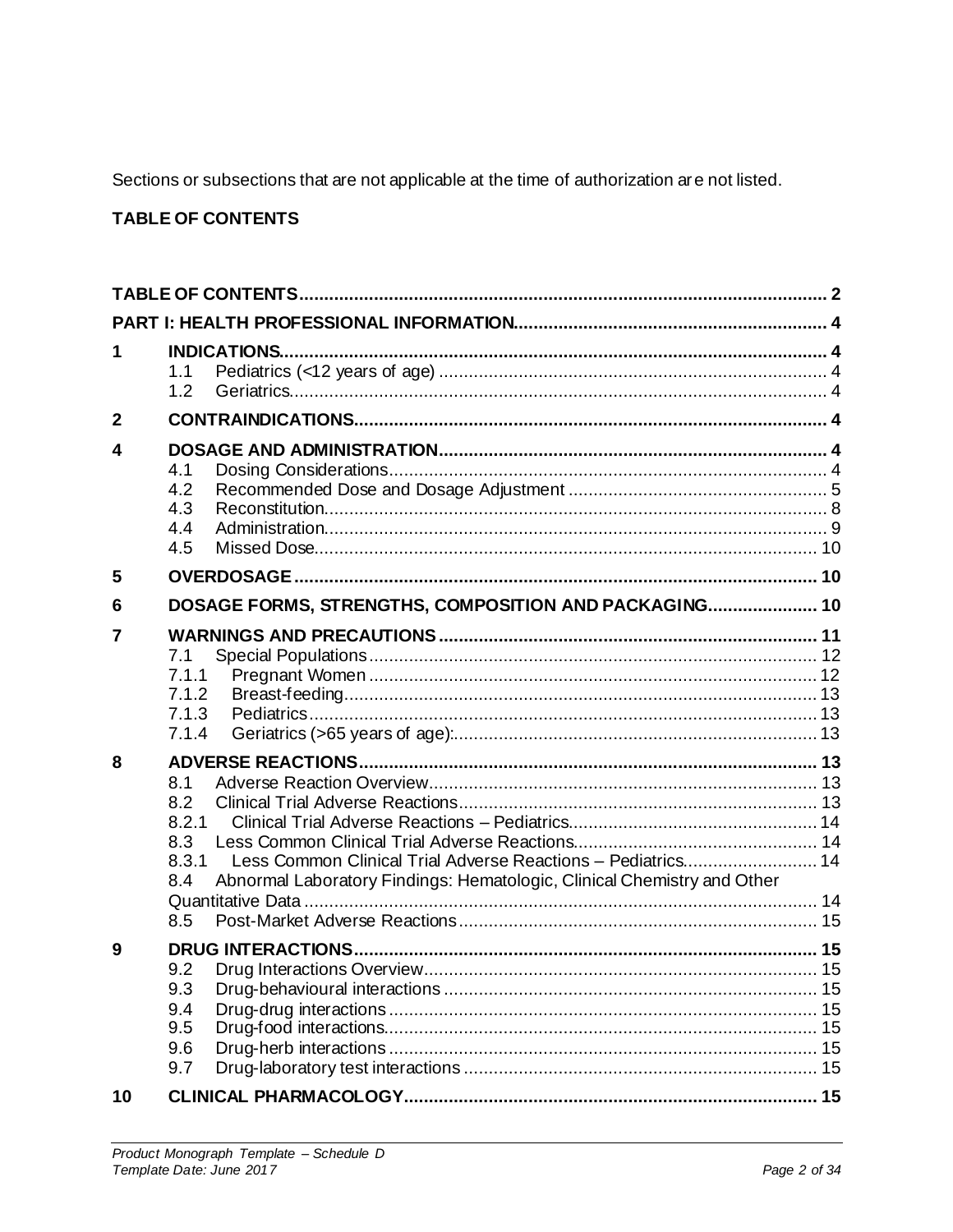|    | 10.1<br>10.2<br>10.3 |  |
|----|----------------------|--|
| 11 |                      |  |
| 12 |                      |  |
|    |                      |  |
| 13 |                      |  |
| 14 |                      |  |
|    |                      |  |
|    |                      |  |
|    |                      |  |
| 15 |                      |  |
| 16 |                      |  |
|    |                      |  |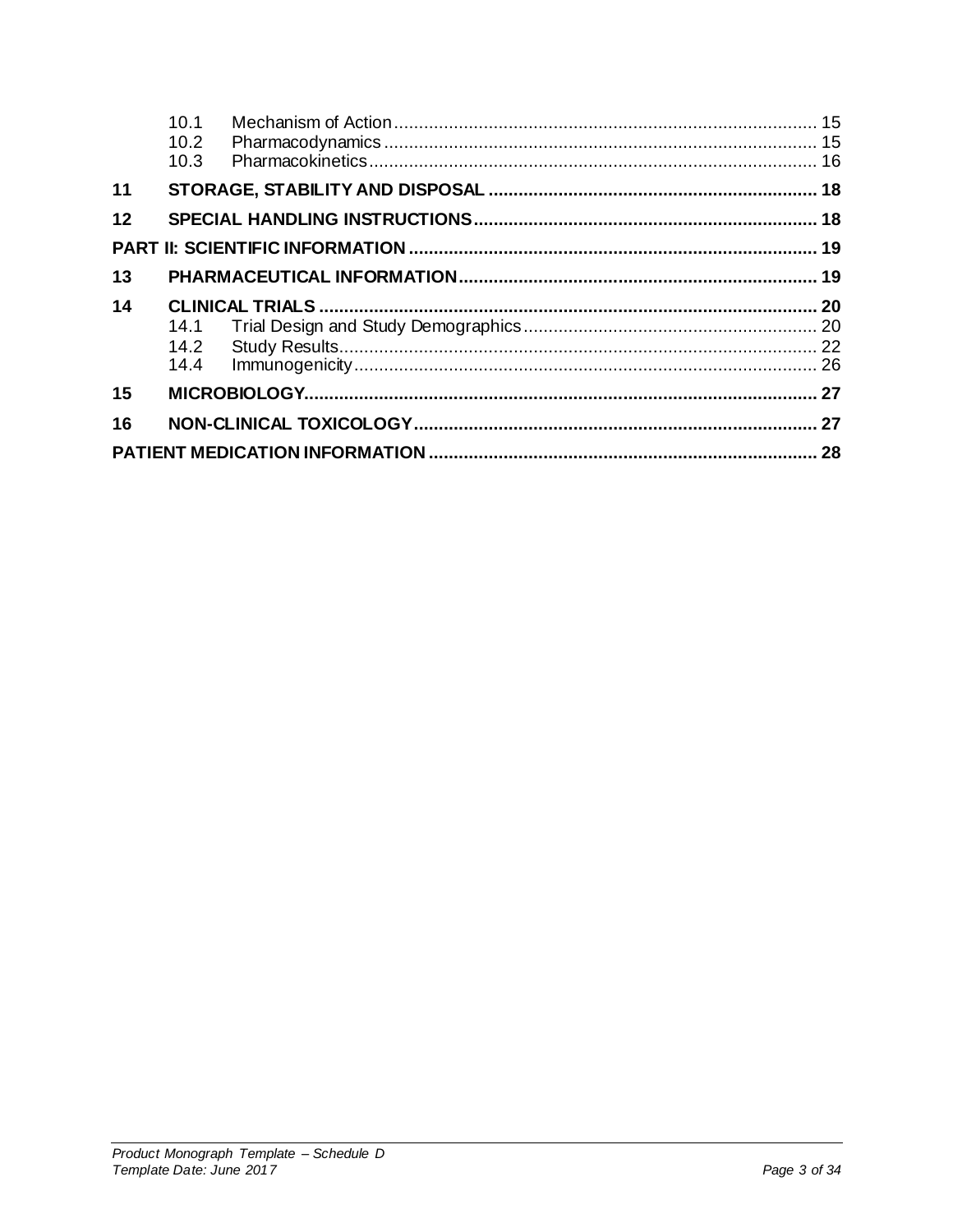## **PART I: HEALTH PROFESSIONAL INFORMATION**

## <span id="page-3-1"></span><span id="page-3-0"></span>**1 INDICATIONS**

ADYNOVATE, Antihemophilic Factor [Recombinant], PEGylated, is a pegylated recombinant Antihemophilic factor (ADVATE) and is indicated in patients with hemophilia A (congenital factor VIII deficiency) for:

- Control and prevention of bleeding episodes
- Prophylaxis to prevent or reduce the frequency of bleeding episodes
- Perioperative management

Safety and efficacy data for previously untreated patients are not yet available.

ADYNOVATE is not indicated for the treatment of von Willebrand disease.

Treatment should be administered under the supervision of a qualified health professional who is experienced in the use of coagulation agents and in the management of bleeding disorders.

## <span id="page-3-2"></span>**1.1 Pediatrics (<12 years of age)**

Based on the data submitted and reviewed by Health Canada, the safety and efficacy of ADYNOVATE in pediatric patients has been established. Therefore, Health Canada has authorized an indication for pediatric use (se[e 14](#page-19-0) [CLINICAL TRIALS](#page-19-0)).

### <span id="page-3-3"></span>**1.2 Geriatrics**

### **Geriatrics (> 65 years of age):**

Clinical studies of ADYNOVATE did not include subjects aged 65 and over.

### <span id="page-3-4"></span>**2 CONTRAINDICATIONS**

ADYNOVATE is contraindicated in patients who have had prior anaphylactic reaction to ADYNOVATE, to the parent molecule (ADVATE), mouse or hamster protein, or excipients of ADYNOVATE (Tris, calcium chloride, mannitol, sodium chloride, trehalose, glutathione, histidine, and/or polysorbate 80).

For a complete listing, see sectio[n 6](#page-9-2) [DOSAGE FORMS, STRENGTHS, COMPOSITION AND](#page-9-2)  [PACKAGING](#page-9-2) of the Product Monograph.

### <span id="page-3-5"></span>**4 DOSAGE AND ADMINISTRATION**

#### <span id="page-3-6"></span>**4.1 Dosing Considerations**

#### **For intravenous use after reconstitution only.**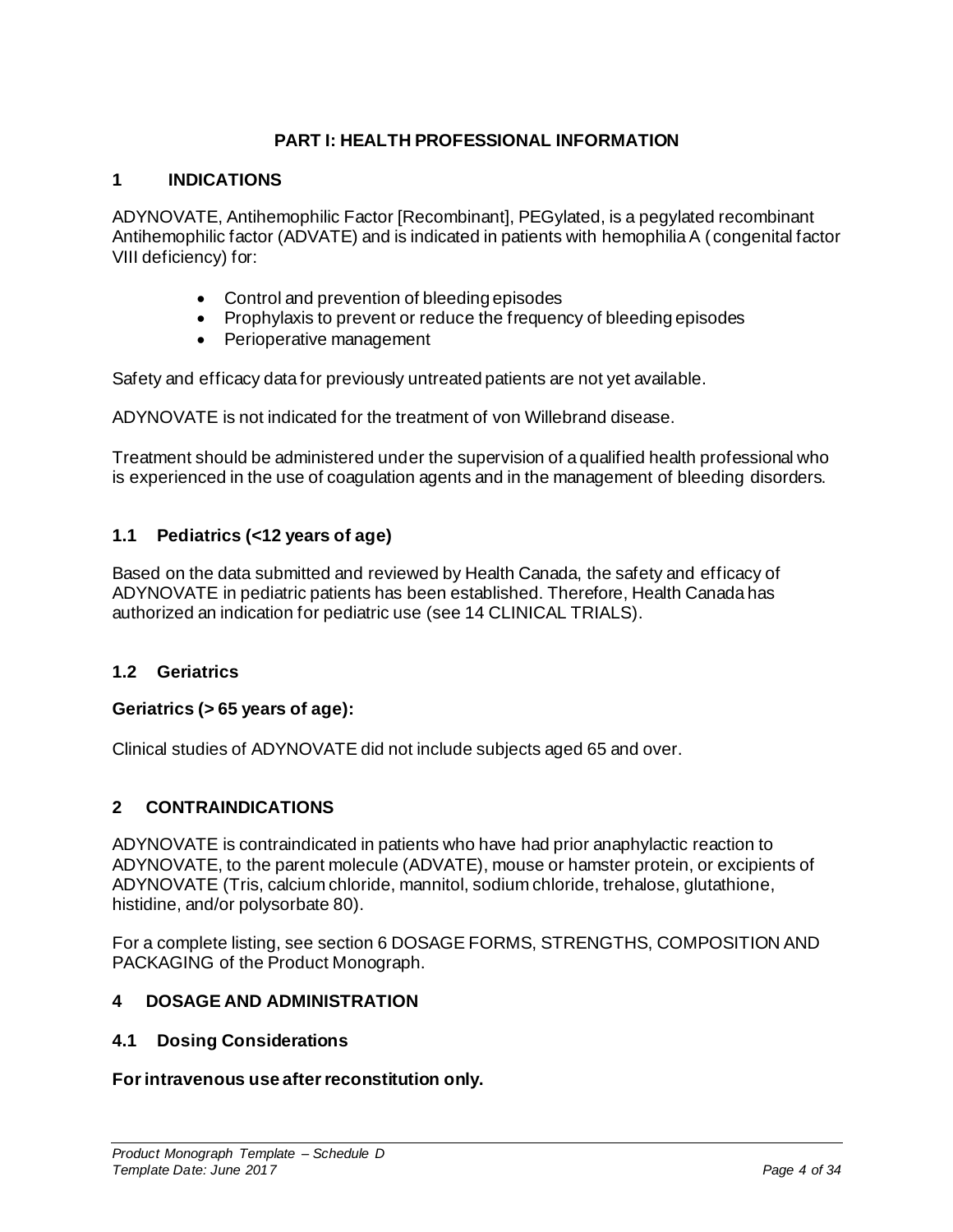- Dosage and duration of treatment depend on the severity of factor VIII deficiency, the location and extent of the bleeding, and the patient's clinical condition. Careful monitoring of replacement therapy is necessary in cases of life-threatening bleeding episodes.
- Each vial of ADYNOVATE states the factor VIII potency in international units.
- Potency assignment is determined using a one-stage clotting assay. A field study has indicated that plasma factor VIII levels can be monitored using either a chromogenic substrate assay or a one stage clotting assay.

## <span id="page-4-0"></span>**4.2 Recommended Dose and Dosage Adjustment**

1 IU of ADYNOVATE per kg body weight is expected to increase the circulating level of factor VIII by 2% (IU/dL).

The expected in vivo peak increase in factor VIII level expressed as IU per dL (or % of normal) is estimated using the following formula:

| <b>Estimated Increment</b> | $=$ [Total Dose (IU) | 2 (IU/dL per IU/kg) |
|----------------------------|----------------------|---------------------|
| of factor VIII             | body weight (kg)]    |                     |
| (IU/dL or % of normal)     |                      |                     |

The dose to achieve a desired in vivo peak increase in factor VIII level may be calculated using the following formula:

| $Dose =$ | Body Weight x | <b>Desired factor VIII Rise</b> | 0.5 (IU/kg per IU/dL) |
|----------|---------------|---------------------------------|-----------------------|
| (IU)     | (kg)          | (IU/dL or % of Normal)          |                       |

Patients may vary in their pharmacokinetic (e.g., half-life, in vivo recovery) and clinical response. Base the dose and frequency of ADYNOVATE on the individual clinical response.

*Control and Prevention of Bleeding Episodes*

A guide for dosing of ADYNOVATE for the control and prevention of bleeding episodes is provided i[n Table 1.](#page-4-1) Maintain plasma factor VIII activity level at or above the described plasma levels (in IU per dL or % of normal).

## <span id="page-4-1"></span>**Table 1: Dosing for Control and Prevention of Bleeding Episodes**

| Type of Bleeding                                                                        | <b>Factor VIII Level</b><br>(IU/dL or % of<br>normal) | Dose<br>(IU/kg) | <b>Frequency of Dosing</b>                                                |
|-----------------------------------------------------------------------------------------|-------------------------------------------------------|-----------------|---------------------------------------------------------------------------|
| Minor<br>Early hemarthrosis, mild<br>muscle bleeding, or mild<br>oral bleeding episode. | $20 - 40$                                             | $10 - 20$       | Repeat every 12 to 24 hours<br>until the bleeding episode is<br>resolved. |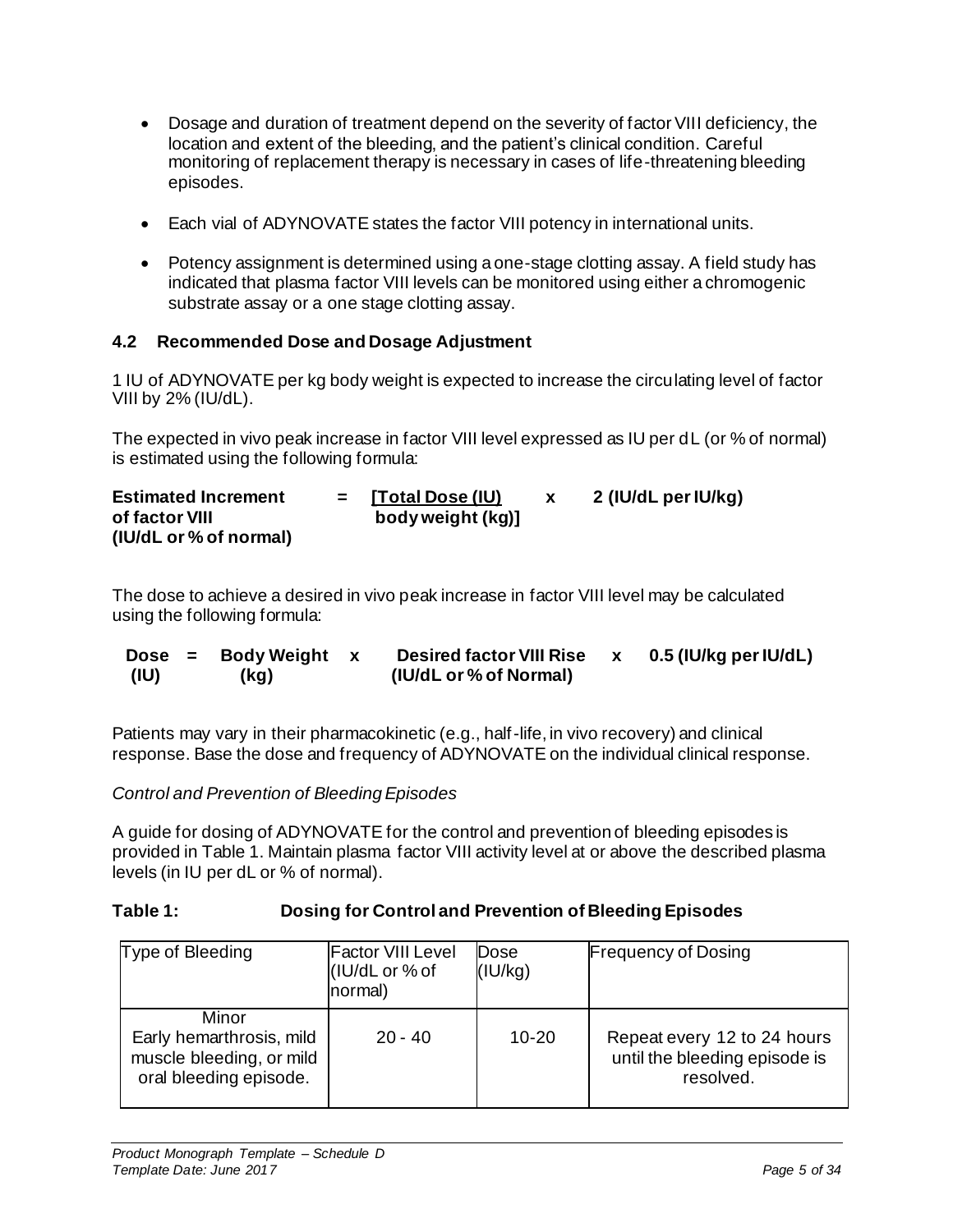| Moderate<br>Moderate bleeding into<br>muscles, bleeding into the<br>oral cavity, definite<br>hemarthroses, and known<br>trauma.                                                                                                                                           | $30 - 60$  | $15 - 30$ | Repeat every 12 to 24 hours until<br>the bleeding episode is resolved. |
|---------------------------------------------------------------------------------------------------------------------------------------------------------------------------------------------------------------------------------------------------------------------------|------------|-----------|------------------------------------------------------------------------|
| Major<br>Significant gastrointestinal<br>bleeding, intracranial, intra-<br>abdominal or intrathoracic<br>bleeding, central nervous<br>system bleeding, bleeding<br>in the retropharyngeal or<br>retroperitoneal spaces or<br>iliopsoas sheath, fractures,<br>head trauma. | $60 - 100$ | $30 - 50$ | Repeat every 8 to 24 hours until<br>the bleeding episode is resolved.  |

## *Perioperative Management*

A guide for dosing ADYNOVATE during surgery (perioperative management) is provided in [Table 2.](#page-6-0) Consideration should be given to maintain a factor VIII activity at or above the target range.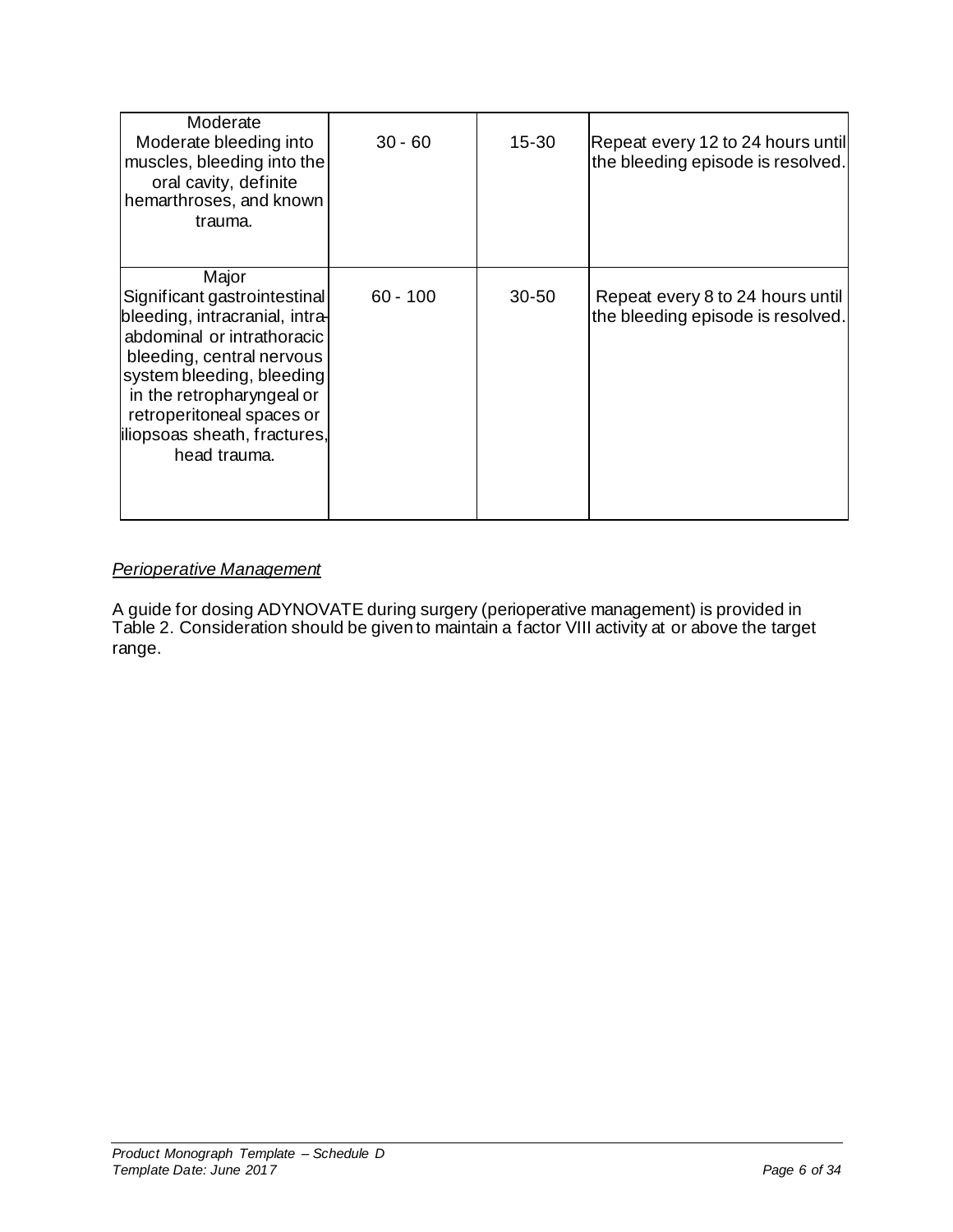| Table 2: |
|----------|
|----------|

**Table 2: Dosing for Perioperative Management**

<span id="page-6-0"></span>

| <b>Type of Surgery</b>                                                     | <b>Factor VIII</b><br>Level<br><b>Required (%</b><br>of normal or<br>IU/dL) | <b>Dose</b><br>(IU/kg) | <b>Frequency of Doses</b>                                                                                                                    | <b>Duration of</b><br><b>Treatment</b> |
|----------------------------------------------------------------------------|-----------------------------------------------------------------------------|------------------------|----------------------------------------------------------------------------------------------------------------------------------------------|----------------------------------------|
| Minor<br>Including tooth                                                   | 60-100                                                                      | 30-50                  | Single dose within one hour<br>before surgery.                                                                                               | Single dose or<br>repeat as            |
| extraction                                                                 |                                                                             |                        | Repeat after 8-24 hours to<br>maintain factor VIII trough<br>levels at 30-60% of normal<br>for the first postoperative 24<br>hours or longer | needed to<br>control<br>bleeding*      |
| Major<br>Intracranial, intra-                                              | 80-120                                                                      | 40-60                  | Single dose within one hour<br>before the operation.                                                                                         |                                        |
| abdominal, or<br>intrathoracic<br>surgery, joint<br>replacement<br>surgery | (pre-and<br>post-<br>operative)                                             |                        | Day 1 to 3 (first 72 hours):<br>Repeat doses every 8-24<br>hours to maintain factor VIII<br>trough levels of $\geq 80\%$                     | Until adequate<br>wound healing        |
|                                                                            |                                                                             |                        | Day 4 to 7:<br>Repeat doses every 8-24<br>hours to maintain factor VIII<br>trough levels of $\geq 50\%$                                      |                                        |
|                                                                            |                                                                             |                        | After day 7:<br>Repeat doses every 8-24<br>hours to maintain factor VIII<br>trough levels of $\geq 30\%$                                     |                                        |

\* For dental procedures, adjunctive therapy may be considered.

# *Prophylaxis*

ADYNOVATE is administered less frequently than recombinant antihemophilic factor (ADVATE).

The recommended dose is:

- 40-50 IU/kg of ADYNOVATE administered 2 times per week in adolescents and adults (12 years and older) and
- 40-60 IU/kg of ADYNOVATE administered 2 times per week in children (less than 12 years).

## *Individualized Dosing*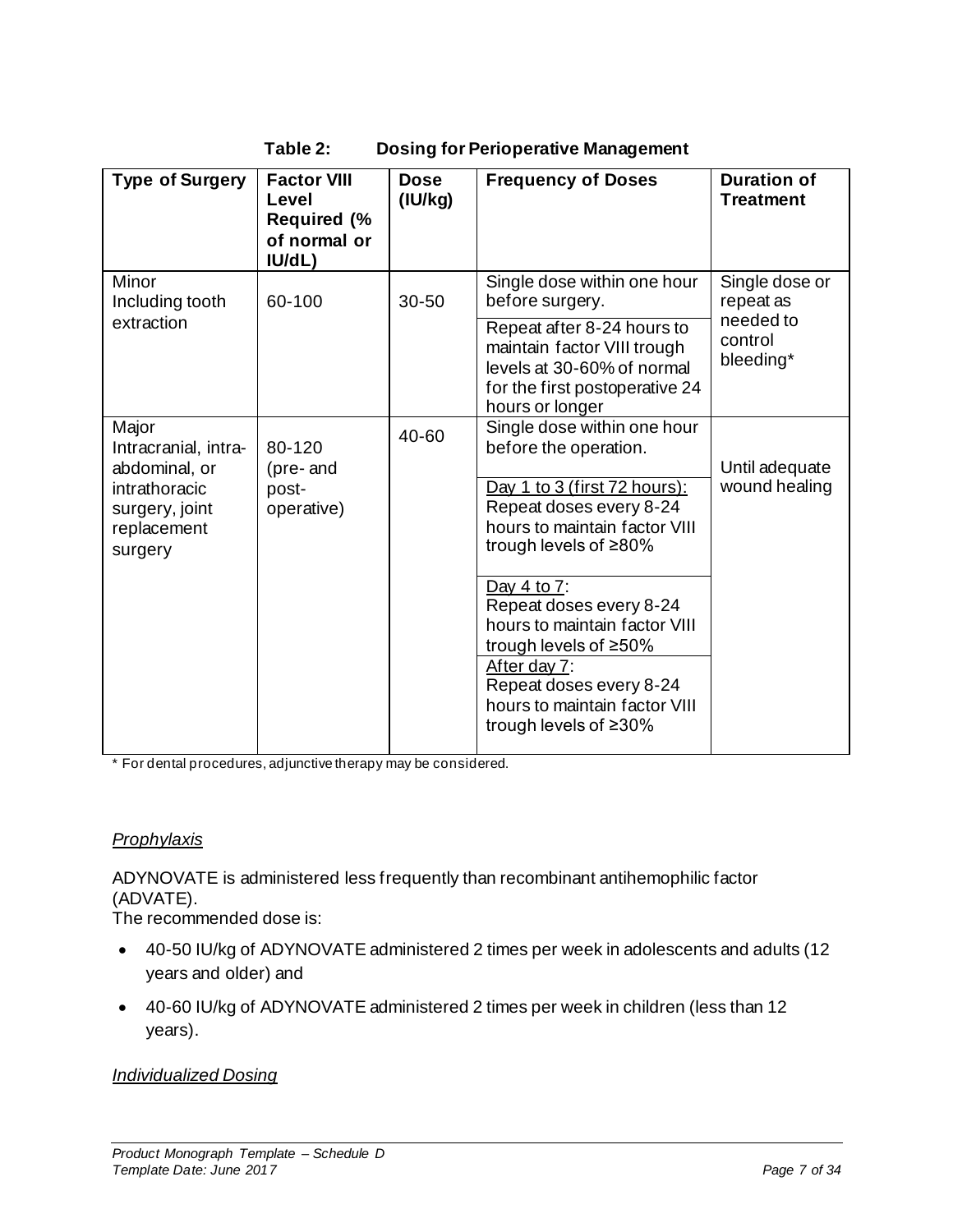Administer up to 80 IU per kg to maintain targeted factor VIII trough levels greater than or equal to 1%. Adjust the dose and/or dose frequency based on the patient's clinical response.

## <span id="page-7-0"></span>**4.3 Reconstitution**

| <b>Vial Size</b> | <b>Volume of</b><br>Diluent to be<br><b>Added to Vial</b> | Approximate<br><b>Available</b><br><b>Volume</b> | <b>Nominal Concentration per mL</b> |
|------------------|-----------------------------------------------------------|--------------------------------------------------|-------------------------------------|
| 2 mL (250 IU)    | 2 mL                                                      | 2 mL                                             | 125 IU                              |
| 2 mL (500 IU)    | 2 mL                                                      | 2 mL                                             | 250 IU                              |
| 2 mL (750 IU)    | 2 mL                                                      | 2 mL                                             | 375 IU                              |
| 2 mL (1000 IU)   | 2 mL                                                      | 2 mL                                             | 500 IU                              |
| 2 mL (1500 IU)   | 2 mL                                                      | 2 mL                                             | 750 IU                              |
| 5 mL (250 IU)    | 5 mL                                                      | 5 mL                                             | 50 IU                               |
| 5 mL (500 IU)    | 5 mL                                                      | 5 mL                                             | 100 IU                              |
| 5 mL (750 IU)    | 5 mL                                                      | 5 mL                                             | 150 IU                              |
| 5 mL (1000 IU)   | 5 mL                                                      | 5 mL                                             | 200 IU                              |
| 5 mL (1500 IU)   | 5 mL                                                      | 5 mL                                             | 300 IU                              |
| 5 mL (2000 IU)   | 5 mL                                                      | 5 mL                                             | 400 IU                              |
| 5 mL (3000 IU)   | 5 mL                                                      | 5 mL                                             | 600 IU                              |

## **Table 3: Reconstitution**

## Preparation and Reconstitution

- 1. Use aseptic technique (clean and germ free) and a flat work surface during the reconstitution procedure.
- 2. Allow the vials of ADYNOVATE and diluent to reach room temperature before use.
- 3. Remove plastic caps from the ADYNOVATE and diluent vials.
- 4. Cleanse rubber stoppers with an alcohol wipe and allow drying prior to use.
- 5. Open the BAXJECT II Hi-Flow device package by peeling away the lid, without touching the inside (Figure A). Do not remove the device from the package.
- 6. Turn the package over. Press straight down to fully insert the clear plastic spike through the diluent vial stopper (Figure B).
- 7. Grip the BAXJECT II Hi-Flow package at its edge and pull the package off the device (Figure C). Do not remove the blue cap from the BAXJECT II Hi-Flow device. Do not touch the exposed purple plastic spike.
- 8. Turn the system over so that the diluent vial is on top. Quickly insert the purple plastic spike fully into the ADYNOVATE vial stopper by pushing straight down (Figure D). The vacuum will draw the diluent into the ADYNOVATE vial.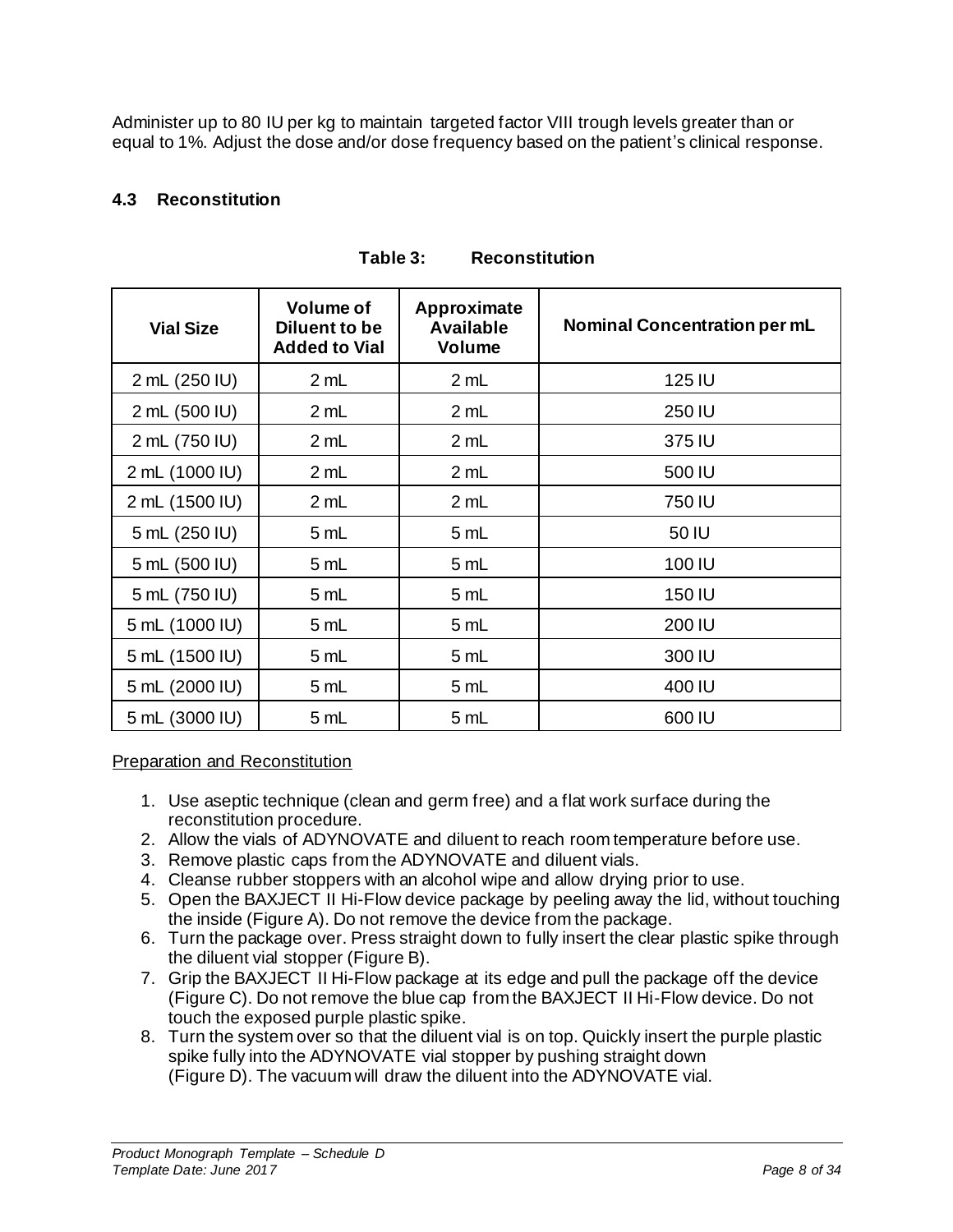9. Swirl gently until ADYNOVATE is completely dissolved. Do not refrigerate after reconstitution.

## <span id="page-8-0"></span>**4.4 Administration**

## **Administration**

- Visually inspect the reconstituted ADYNOVATE solution for particulate matter and discoloration prior to administration.
	- o The appearance of ADYNOVATE is clear and colorless.
	- o Do not use if particulate matter or discoloration is observed.
- Administer ADYNOVATE as soon as possible, but no later than 3 hours after reconstitution.

Administration Steps:

1. Remove the blue cap from the BAXJECT II Hi-Flow device. Connect the syringe to the BAXJECT II Hi-Flow device (Figure E). Use of a Luer-lock syringe is recommended.

Do not inject air.

- 2. Turn the system upside down (ADYNOVATE vial now on top). Draw the factor concentrate into the syringe by pulling the plunger back slowly (Figure F).
- 3. Disconnect the syringe; attach a suitable needle and inject intravenously as instructed under Administration by Bolus Infusion. If a patient is to receive more than one vial of ADYNOVATE, the contents of multiple vials may be drawn into the same syringe.

A BAXJECT II Hi-Flow device is required to reconstitute of each vial of ADYNOVATE and diluent needed.

4. Administer ADYNOVATE over a period of less than or equal to 5 minutes (maximum infusion rate 10 mL per min).





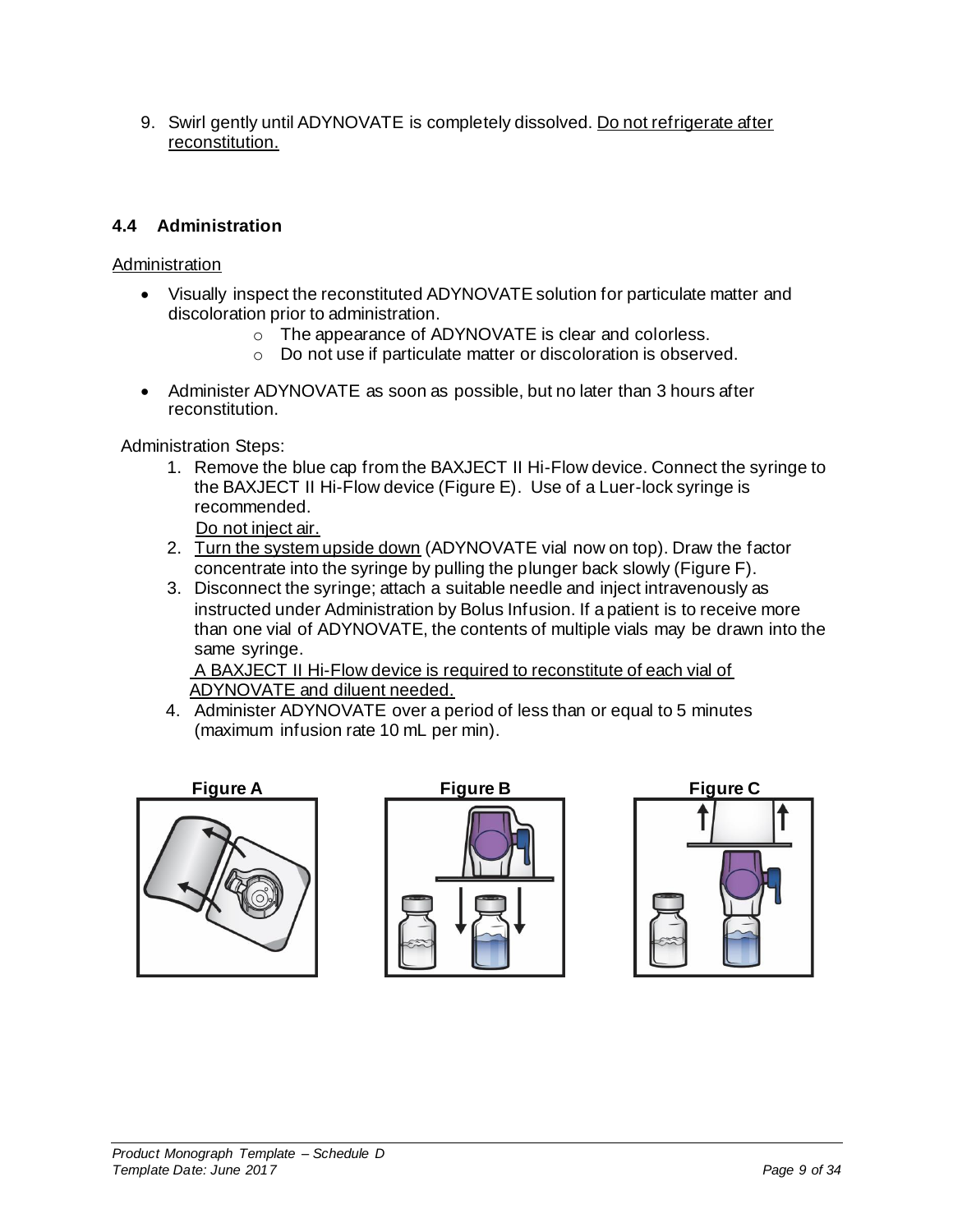

## <span id="page-9-0"></span>**4.5 Missed Dose**

Patients should be advised to proceed immediately with a regular administration of ADYNOVATE and to continue treatment at regular intervals as required.

## <span id="page-9-1"></span>**5 OVERDOSAGE**

The effects of higher than recommended doses of ADYNOVATE have not been characterized.

For management of a suspected drug overdose, contact your hemophilia treatment centre or regional Poison Control Centre.

# <span id="page-9-2"></span>**6 DOSAGE FORMS, STRENGTHS, COMPOSITION AND PACKAGING**

To help ensure the traceability of biologic products, including biosimilars, health professionals should recognise the importance of recording both the brand name and the non-proprietary (active ingredient) name as well as other product-specific identifiers such as the Drug Identification Number (DIN) and the batch/lot number of the product supplied. It is also strongly recommended that every time ADYNOVATE is administered, health professionals record the patient name, time and date of administration, and quantity of administered dose.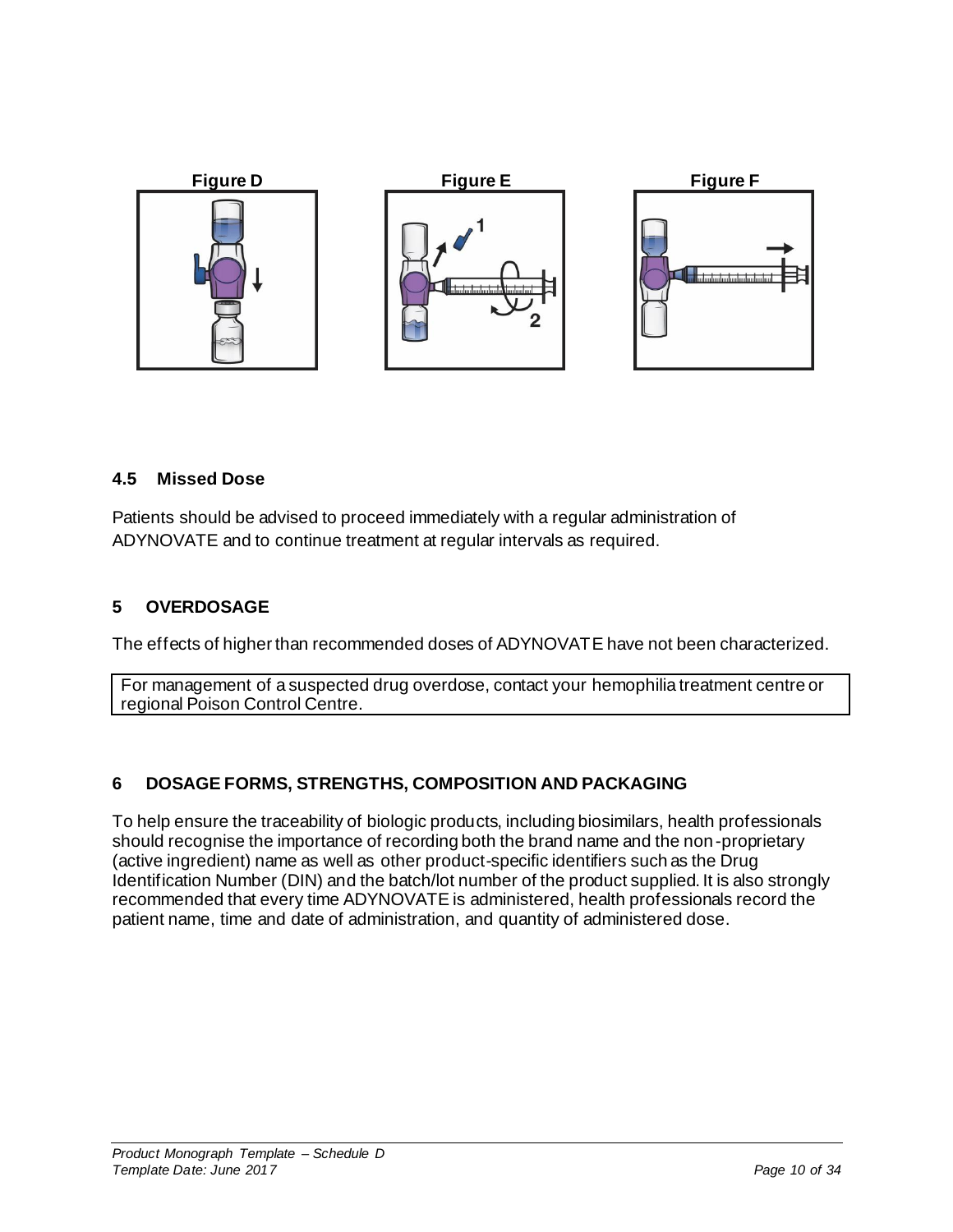| <b>Route of</b><br>Administration | Dosage Form/<br><b>Strength/Composition</b>                                                                                                                                                             | <b>Non-medicinal Ingredients</b>                                                                                                                                             |
|-----------------------------------|---------------------------------------------------------------------------------------------------------------------------------------------------------------------------------------------------------|------------------------------------------------------------------------------------------------------------------------------------------------------------------------------|
| Intravenous Injection             | <b>Lyophilized Powder for</b><br>Intravenous Injection.<br>250, 500, 750, 1000,<br>and 1500 IU/vial<br>supplied with 2mL or<br>5mL sterile Water for<br>Injection (USP, Ph.Eur.)<br>for reconstitution. | Calcium Chloride x 2 H <sub>2</sub> O<br>Glutathione<br>Histidine<br>Mannitol<br>Polysorbate 80<br>Sodium Chloride<br>Trehalose dehydrate<br>Tris(hydroxymethyl)-aminomethan |
|                                   | 2000 and 3000 IU/vial<br>supplied with 5mL<br>sterile Water for<br>Injection (USP, Ph.Eur.)<br>for reconstitution.                                                                                      |                                                                                                                                                                              |

## **Table 4: Dosage Forms, Strengths, Composition and Packaging**

ADYNOVATE is formulated as a sterile, non-pyrogenic, preservative-free, white to off-white powder for intravenous injection and is supplied in a single-use vial. ADYNOVATE is reconstituted with 2mL or 5mL sterile Water for Injection.

ADYNOVATE single-use vials contain nominally 250, 500, 750, 1000, 1500, 2000 and 3000 international units. The actual factor VIII potency is labeled on each ADYNOVATE vial.

Each carton of ADYNOVATE includes the following:

- A single-use vial of ADYNOVATE lyophilized powder
- Sterile water for injection
	- $\circ$  250, 500, 750, 1000 and 1500 IU: A vial of 2 mL or 5 mL sterile Water for Injection (USP, Ph.Eur.) as diluent for reconstitution prior to intravenous injection.
	- $\circ$  2000 or 3000 IU: A vial of 5 mL sterile Water for Injection (USP, Ph. Eur., Ph. Eur.) as diluent for reconstitution prior to intravenous injection.
- A BAXJECT II Hi-Flow reconstitution device

A separate carton may be provided, containing some or all of the following components:

- 1 infusion set
- 1 10 mL sterile syringe
- 2 sterile alcohol swabs
- 2 bandages

When reconstituted with the provided diluent (sterile Water for Injection), ADYNOVATE contains the following: Sodium Chloride, Histidine, Calcium Chloride x 2 H<sub>2</sub>O, Tris(hydroxymethyl)aminomethan, Glutathione, Trehalose dehydrate, Mannitol, and Polysorbate 80.

## <span id="page-10-0"></span>**7 WARNINGS AND PRECAUTIONS**

### **General**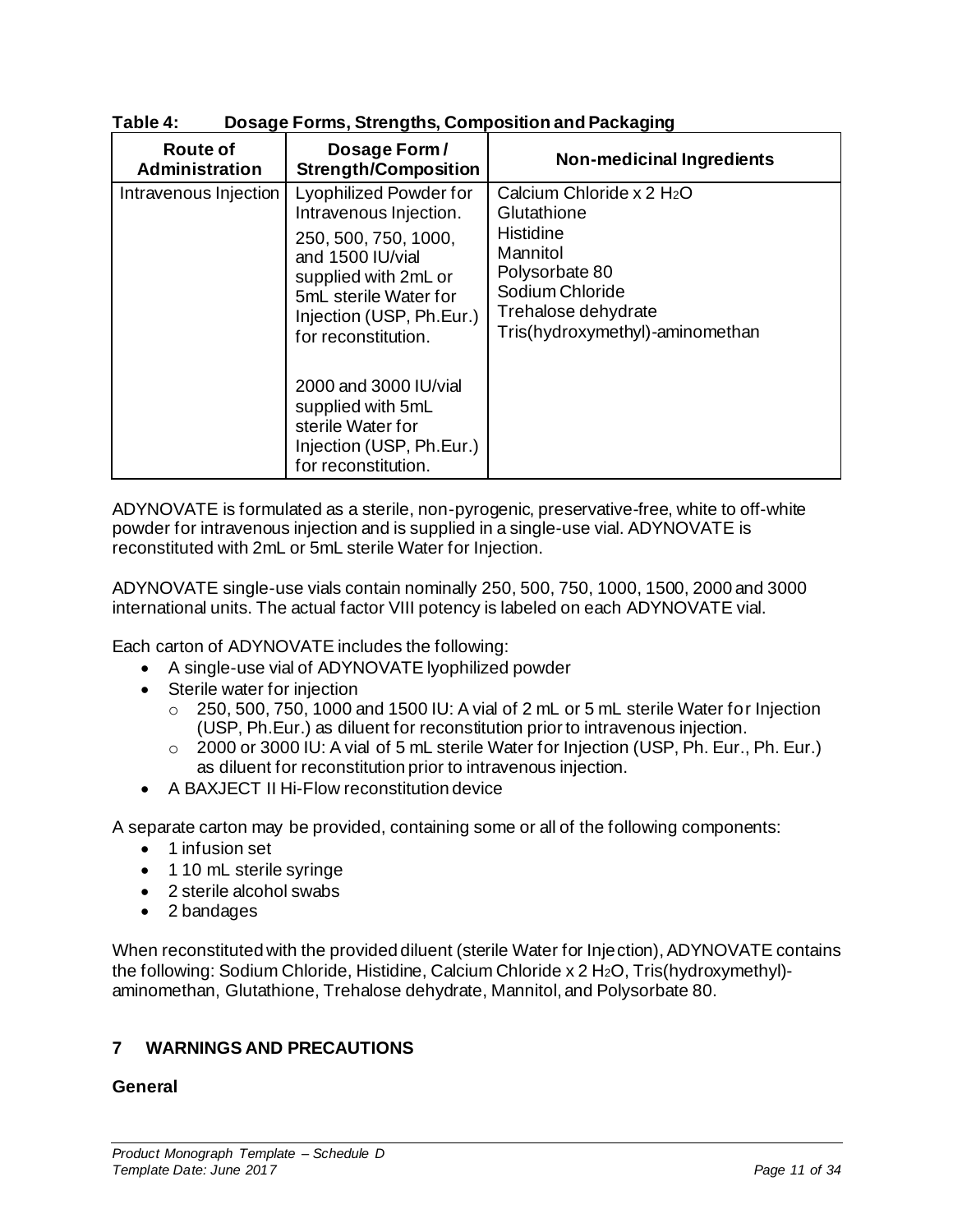As with all FVIII products, the clinical response to ADYNOVATE may vary. If bleeding is not controlled with the recommended dose, the plasma level of Factor VIII should be determined and a sufficient dose of ADYNOVATE should be administered to achieve a satisfactory clinical response.

If the patient's plasma Factor VIII level fails to increase as expected or if bleeding is not controlled after adequate dosing, the presence of an inhibitor (neutralizing antibodies) should be suspected and appropriate testing performed. See Neutralizing Antibodies below.

### **Immune**

## Hypersensitivity Reactions

Hypersensitivity reactions have been reported with ADYNOVATE. Allergic-type hypersensitivity reactions, including anaphylaxis, are rare complications of treatment with recombinant antihemophilic factor, including the parent molecule, ADVATE. Immediately discontinue administration and initiate appropriate treatment if hypersensitivity reactions occur.

### Neutralizing Antibodies

Formation of neutralizing antibodies (inhibitors) to factor VIII can occur following administration of factor VIII products. Evaluate patients regularly for the development of factor VIII inhibitors by appropriate clinical observations and laboratory tests. Perform an assay that measures factor VIII inhibitor concentration if the plasma factor VIII level fails to increase as expected, or if bleeding is not controlled with expected dose. Inhibitor development has been reported with ADYNOVATE.

## **Monitoring and Laboratory Tests**

Monitor plasma factor VIII activity by performing a validated test (e.g., the one-stage clotting or chromogenic substrate assay) to confirm the adequate factor VIII levels have been achieved and maintained [see [4](#page-3-5) [DOSAGE AND ADMINISTRATION](#page-3-5)].

Monitor for the development of factor VIII inhibitors. Perform the Bethesda inhibitor assay if expected factor VIII activity plasma levels are not attained, or if bleeding is not controlled with the expected dose of ADYNOVATE, use Bethesda Units (BU) to report inhibitor levels.

### **PEG Exposure**

Polyethylene glycol (PEG) exposure levels resulting from ADYNOVATE therapy are very low. Based upon available experimental data, there is also a lack of evidence supporting the potential for accumulation of the specific PEG (20kDA) used in the pegylation of ADYNOVATE. The potential for PEG accumulation with ADYNOVATE is therefore considered to be low.

## <span id="page-11-0"></span>**7.1 Special Populations**

## <span id="page-11-1"></span>**7.1.1 Pregnant Women**

ADYNOVATE should be used during pregnancy only if the potential benefit justifies the potential risk. Animal reproduction studies have not been conducted with ADYNOVATE. Experience regarding the use of factor VIII during pregnancy is not available. It is also not known whether ADYNOVATE can cause fetal harm when administered to a pregnant woman or whether it can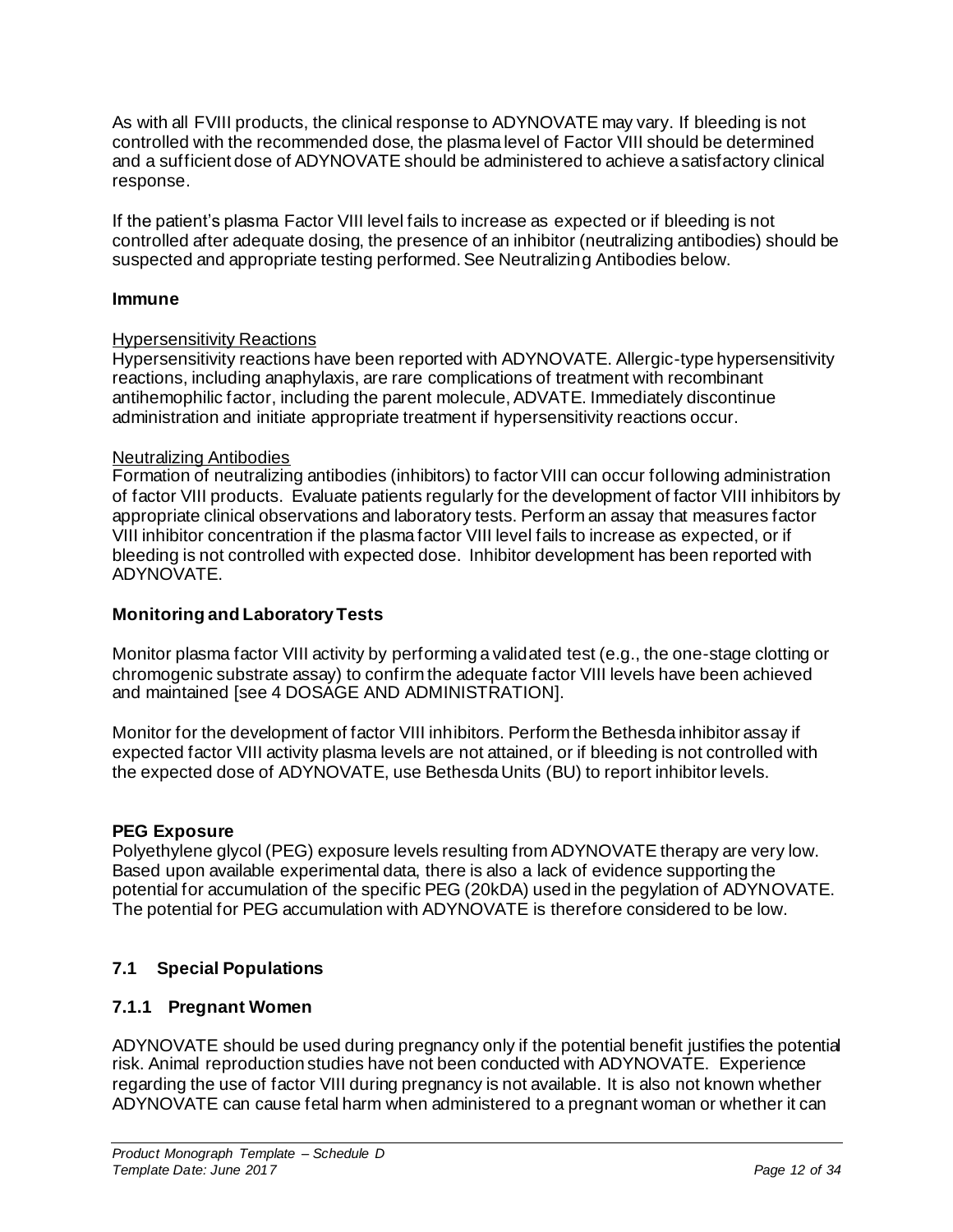affect reproduction capacity.

## <span id="page-12-0"></span>**7.1.2 Breast-feeding**

Experience regarding the use of factor VIII during breast-feeding is not available. It is not known whether this drug is excreted in human milk. Because many drugs are excreted in human milk, caution should be exercised when ADYNOVATE is administered to a nursing woman.

## <span id="page-12-1"></span>**7.1.3 Pediatrics**

The safety and efficacy of ADYNOVATE in routine prophylaxis and the treatment of bleeding episodes have been evaluated in 66 previously treated children aged less than 12 years. There were no severe bleeding episodes in the study.

Data on perioperative management are not available for children < 12 years.

Pharmacokinetic studies in children (<12 years) have demonstrated higher clearance, a shorter half-life and lower incremental recovery of factor VIII compared to adults.

## <span id="page-12-2"></span>**7.1.4 Geriatrics (>65 years of age):**

Clinical studies of ADYNOVATE did not include subjects aged 65 and over.

### <span id="page-12-3"></span>**8 ADVERSE REACTIONS**

### <span id="page-12-4"></span>**8.1 Adverse Reaction Overview**

The most common adverse drug reactions (incidence  $\geq 1\%$ ) reported in the clinical trials were headache, diarrhea, dizziness, nausea, and rash. Monitor for the development of FVIII inhibitors [See [7](#page-10-0) [WARNINGS AND PRECAUTIONS](#page-10-0) and [14.4](#page-25-0) [Immunogenicity](#page-25-0)].

### <span id="page-12-5"></span>**8.2 Clinical Trial Adverse Reactions**

*Because clinical trials are conducted under very specific conditions the adverse reaction rates observed in the clinical trials may not reflect the rates observed in practice and should not be compared to the rates in the clinical trials of another drug. Adverse drug reaction information from clinical trials is useful for identifying drug-related adverse events and for approximating rates.*

The safety of ADYNOVATE was evaluated in 6 multi-center, prospective, open label clinical trials and 1 ongoing study in 365 previously treated patients (PTPs) and previously untreated patients (PUPs) with severe hemophilia A (FVIII < 1% of normal), who received at least one dose of ADYNOVATE[. Table 5](#page-13-4) lists the adverse reactions reported during clinical studies.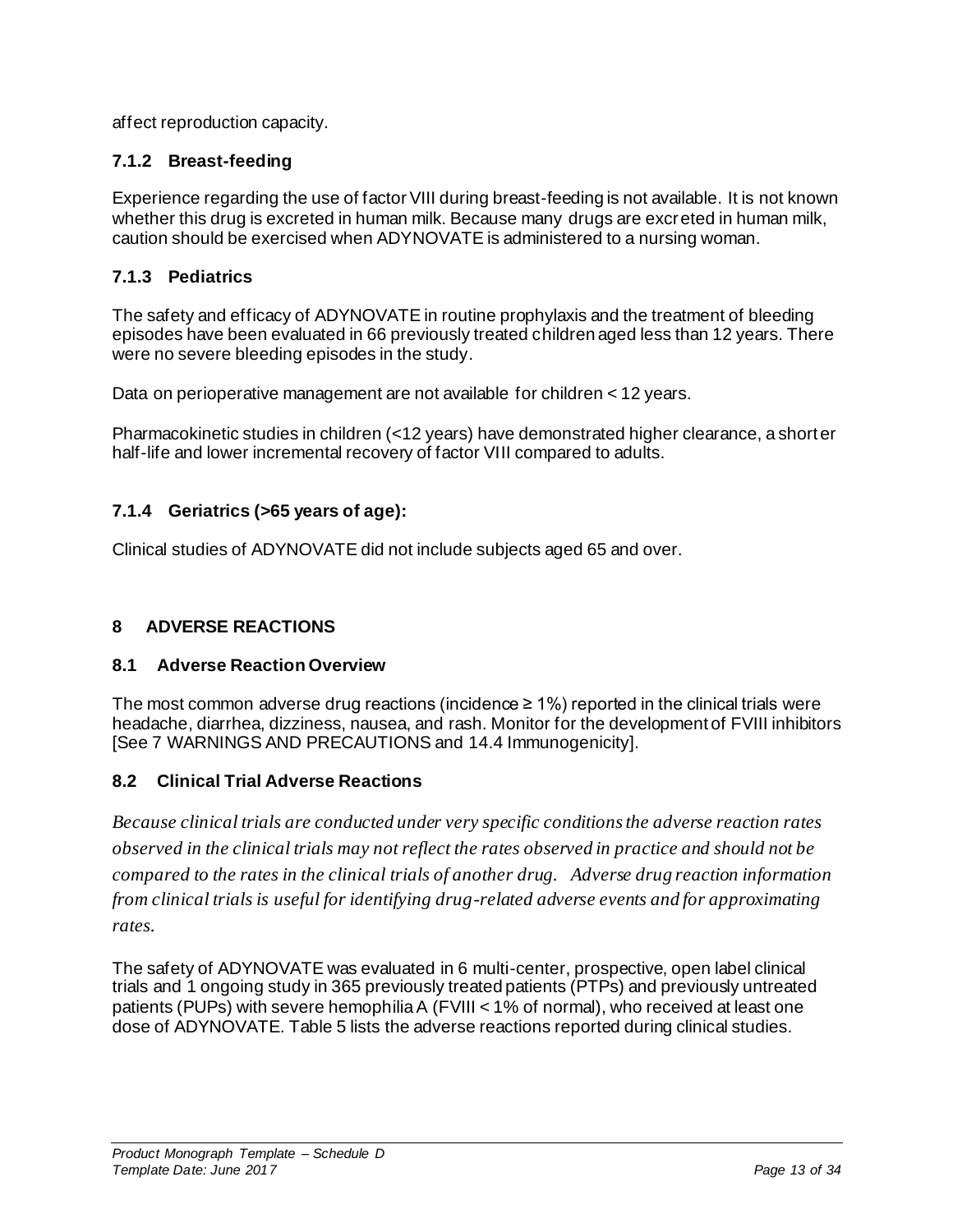<span id="page-13-4"></span>

| <b>MedDRA</b><br><b>System Organ Class</b> | <b>MedDRA</b><br><b>Preferred Term</b><br><b>(Version 19.0)</b> | <b>Number of Subjects</b><br>$n$ (%)<br>(N=365) | <b>Frequency Category</b> |
|--------------------------------------------|-----------------------------------------------------------------|-------------------------------------------------|---------------------------|
| Gastrointestinal                           | Diarrhea                                                        | 25 (6.849%)                                     | Common                    |
| <b>Disorders</b>                           | Nausea                                                          | 8 (2.192%)                                      | Common                    |
| Nervous System                             | Headache                                                        | 41 (11.233%)                                    | Very Common               |
| <b>Disorders</b>                           | <b>Dizziness</b>                                                | $7(1.92\%)$                                     | Common                    |
| <b>Skin and Subcutaneous</b>               | Rash                                                            | 10 (2.74%)                                      | Common                    |
| <b>Tissue Disorders</b>                    | Urticaria                                                       | 7 (1.92%)                                       | Common                    |

## **Table 5: Adverse Reactions Reported for ADYNOVATE**

Legend: ADR frequency is based upon the following scale: Very Common (≥1/10); Common (≥1/100 - <1/10), Uncommon (≥1/1,000 - <1/100), Rare (≥1/10,000 - <1/1,000), Very Rare (<1/10,000) Frequencies presented were calculated using all adverse events, related and unrelated.

## <span id="page-13-0"></span>**8.2.1 Clinical Trial Adverse Reactions – Pediatrics**

The safety of ADYNOVATE in routine prophylaxis and the treatment of bleeding episodes were comparable between children, adolescents and adults.

## <span id="page-13-1"></span>**8.3 Less Common Clinical Trial Adverse Reactions**

**Blood and Lymphatic Disorders**: Factor VIII Inhibition **Eye Disorders**: Ocular Hyperaemia **Immune System Disorders**: Hypersensitivity **Investigations:** Eosinophil Count Increased **Investigations Injury, Poisoning And Procedural Complications:** Infusion Related Reaction **Skin and Subcutaneous Tissue Disorders:** Drug eruption **Vascular Disorders**: Flushing

## <span id="page-13-2"></span>**8.3.1 Less Common Clinical Trial Adverse Reactions – Pediatrics**

The safety of ADYNOVATE in routine prophylaxis and the treatment of bleeding episodes were comparable between children, adolescents and adults.

## <span id="page-13-3"></span>**8.4 Abnormal Laboratory Findings: Hematologic, Clinical Chemistry and Other Quantitative Data**

No clear trends over time were seen for clinical chemistry parameters, hematology parameters or lipid parameters. In the majority of subjects (50% or more), clinical chemistry, hematology and lipid parameters were normal at baseline and subsequent visits.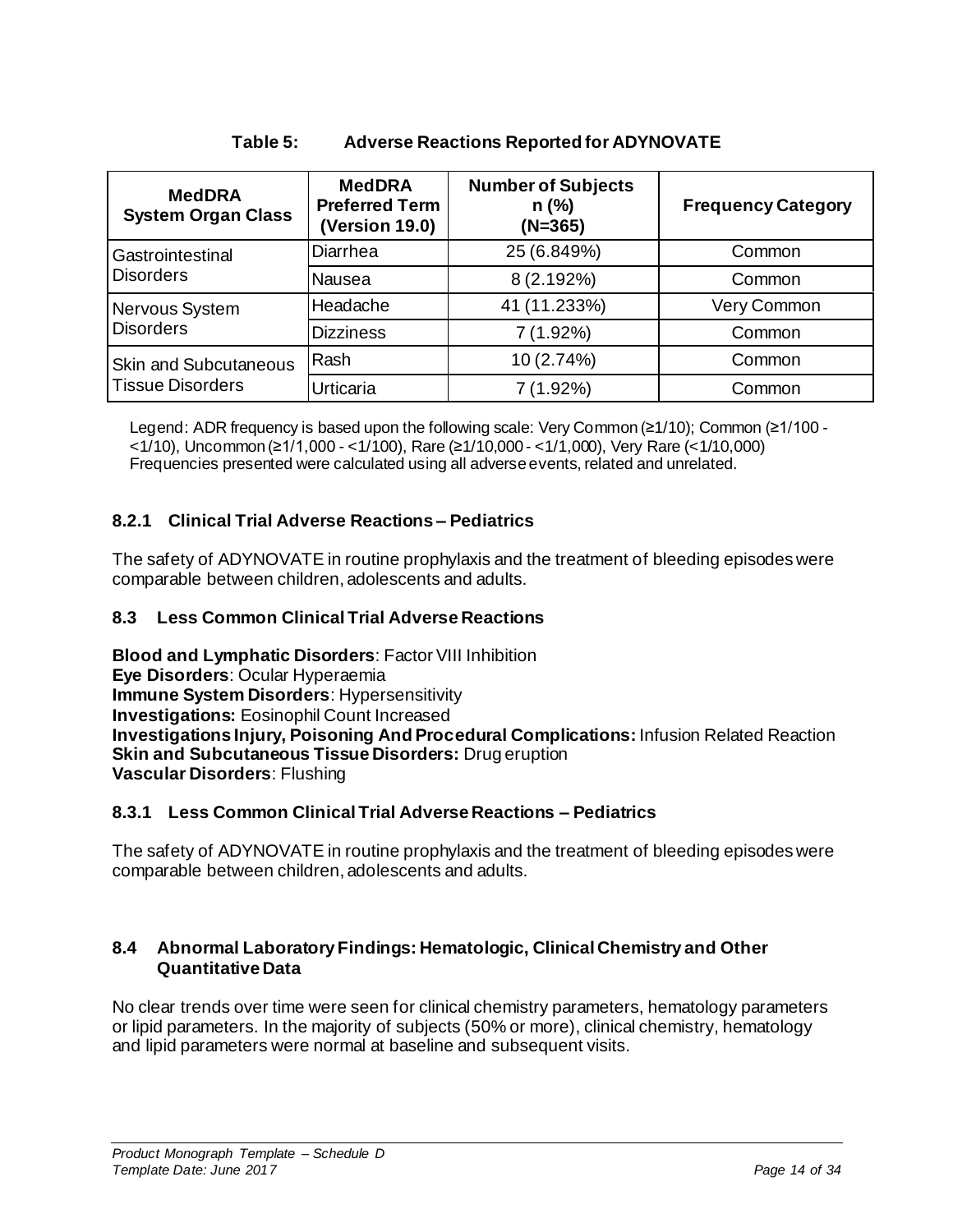## <span id="page-14-0"></span>**8.5 Post-Market Adverse Reactions**

The following post-market adverse drug reactions have been reported: Factor VIII inhibition, anaphylactic reaction and other hypersensitivity signs and symptoms.

## <span id="page-14-1"></span>**9 DRUG INTERACTIONS**

## <span id="page-14-2"></span>**9.2 Drug Interactions Overview**

There are no known drug interactions reported with ADYNOVATE. No drug interaction studies have been performed.

## <span id="page-14-3"></span>**9.3 Drug-behavioural interactions**

Not applicable.

## <span id="page-14-4"></span>**9.4 Drug-drug interactions**

<span id="page-14-5"></span>Interactions with other drugs have not been established.

## **9.5 Drug-food interactions**

Interactions with food have not been established.

### <span id="page-14-6"></span>**9.6 Drug-herb interactions**

Interactions with herbal products have not been established.

### <span id="page-14-7"></span>**9.7 Drug-laboratory test interactions**

<span id="page-14-8"></span>Interactions with laboratory tests have not been established.

## **10 CLINICAL PHARMACOLOGY**

### <span id="page-14-9"></span>**10.1 Mechanism of Action**

ADYNOVATE, a pegylated form of recombinant antihemophilic factor (ADVATE), temporarily replaces the missing coagulation factor VIII needed for effective hemostasis in congenital hemophilia A patients. ADYNOVATE exhibits an extended terminal half-life through pegylation of the parent molecule, ADVATE, which reduces binding to the physiological factor VIII clearance receptor (LRP1).

### <span id="page-14-10"></span>**10.2 Pharmacodynamics**

Hemophilia A is a disorder characterized by a deficiency of functional coagulation factor VIII, resulting in a prolonged, patient plasma clotting time as measured by the activated partial thromboplastin time (aPTT). Treatment with ADYNOVATE normalizes the aPTT over the effective dosing period.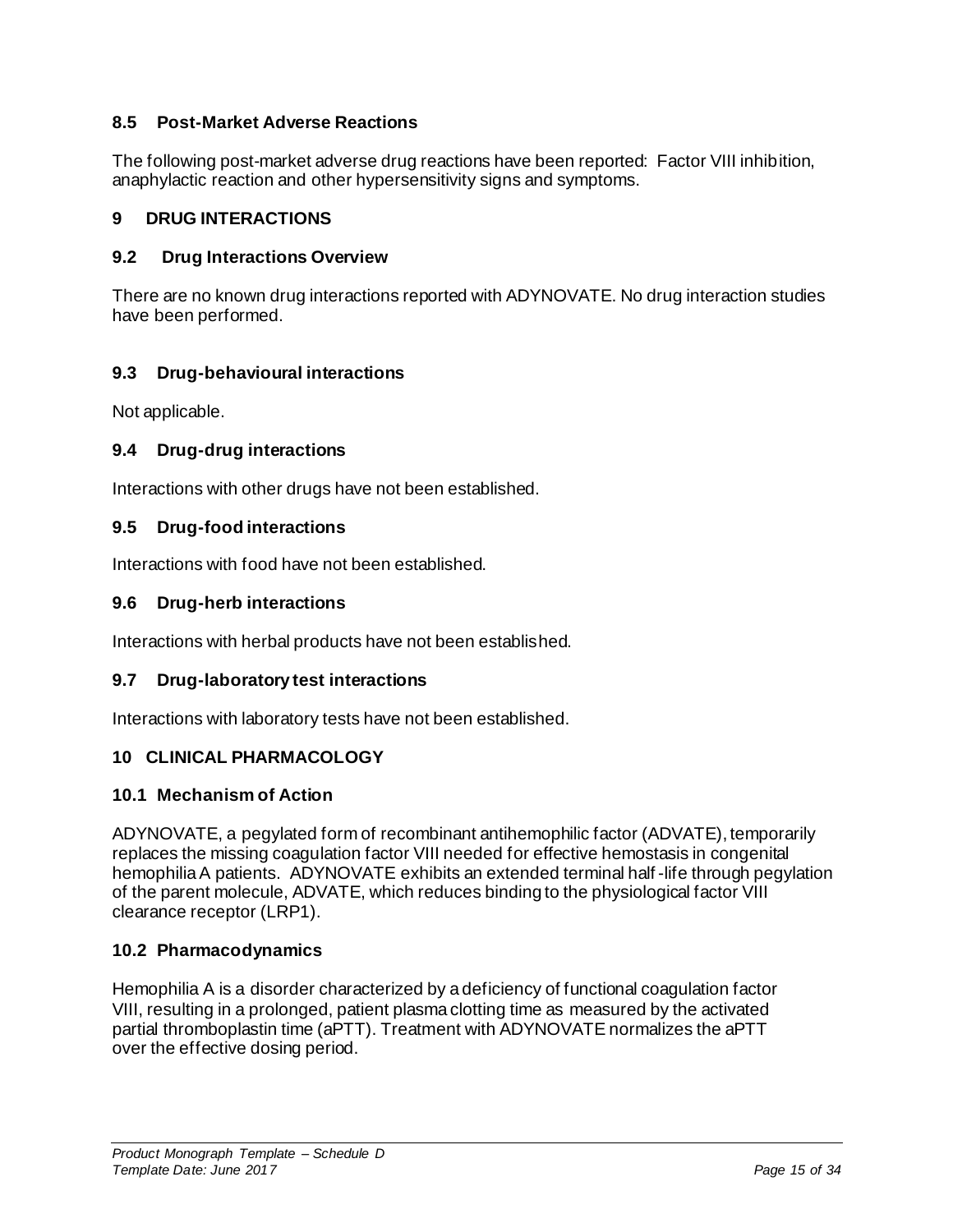## <span id="page-15-0"></span>**10.3 Pharmacokinetics**

#### Adults and Adolescents Pharmacokinetics

The pharmacokinetics (PK) of ADYNOVATE was evaluated in a multi-center, prospective, open label study and compared with ADVATE in 26 subjects prior to initiation of prophylactic treatment with ADYNOVATE and in 22 subjects after 6 months of treatment with ADYNOVATE. A single dose of 45 IU/kg was utilized for both products. The PK parameters, as shown in Table 5 and Table 6, were based on plasma coagulation factor VIII activity measured by the one-stage clotting assay and are presented by age groups (adults and adolescents).

The terminal plasma half-life of ADYNOVATE was 1.4- to 1.5-fold, using the One-stage Clotting Assay or Chromogenic Assay, longer than ADVATE. Incremental recovery was comparable between both products. The PK parameters determined after 6 months of prophylactic treatment with ADYNOVATE were consistent with the initial parameter estimates. After 6 months of prophylactic treatment with ADYNOVATE a mean terminal half-life of 16.39 hours in adults and 15.06 hours in adolescents was determined. The PK profiles were comparable between adolescents and adults. The data demonstrate that ADYNOVATE has an extended circulating half-life.

|                  | Cmax      | Tmax       | Terminal    | AUC0-Inf          | <b>CL</b>           | <b>Vss</b> | <b>MRT</b>  | Incremental       |
|------------------|-----------|------------|-------------|-------------------|---------------------|------------|-------------|-------------------|
|                  | [IU/dL]   | [h]        | half-life   | $[ U \cdot h/dL]$ | $[mL/(kg \cdot h)]$ | [dL/kg]    | [h]         | Recovery          |
|                  |           |            |             |                   |                     |            |             |                   |
|                  |           |            | [h]         |                   |                     |            |             | [(IU/dL)/(IU/kg)] |
| <b>ADVATE</b>    | 117 $\pm$ | $0.33 \pm$ | $10.83 \pm$ | 1286 $\pm$        | $3.88 \pm 1.24$     | $0.50 \pm$ | 13.41 $\pm$ | $2.57 \pm 0.43$   |
| Upon Initial     | 20        | 0.19       | 2.08        | 390               |                     | 0.11       | 3.00        |                   |
|                  |           |            |             |                   |                     |            |             |                   |
| Dose             |           |            |             |                   |                     |            |             |                   |
| $N = 18$         |           |            |             |                   |                     |            |             |                   |
| <b>ADYNOVATE</b> | 122 $\pm$ | $0.46 \pm$ | $14.69 \pm$ | $2264 \pm$        | $2.27 \pm 0.84$     | $0.43 \pm$ | $20.27 \pm$ | $2.66 \pm 0.68$   |
| Upon Initial     | 29        | 0.29       | 3.79        | 729               |                     | 0.11       | 5.23        |                   |
|                  |           |            |             |                   |                     |            |             |                   |
| Dose             |           |            |             |                   |                     |            |             |                   |
| $N = 18$         |           |            |             |                   |                     |            |             |                   |
| <b>ADYNOVATE</b> | $105 \pm$ | $0.38 \pm$ | 16.39 $\pm$ | $2062 \pm$        | $2.37 \pm 0.77$     | $0.49 \pm$ | $21.09 \pm$ | $2.33 \pm 0.55$   |
|                  |           |            |             |                   |                     |            |             |                   |
| $\geq 50$ EDs    | 25        | 0.18       | 5.28        | 575               |                     | 0.17       | 4.73        |                   |
| $N = 16$         |           |            |             |                   |                     |            |             |                   |

#### **Table 6: Pharmacokinetic Parameters in Adults (greater than or equal to 18 years) (Arithmetic Mean ± SD)**

Methodology: PK parameters were estimated from individual PK curves of each subject;

Abbreviations: Cmax: maximum observed activity; AUC: area under the curve;

MRT: mean residence time; CL: clearance; Vss: body weight adjusted volume of distribution at steady- state

### **Table 7: Pharmacokinetic Parameters in Adolescents (12 to less than 18 years) (Arithmetic Mean ± SD)**

|                                                  | Cmax<br><b>IIU/dLI</b> | -max<br>[h]        | <b>Terminal</b><br>half-life<br>[h] | AUC0-Inf<br>[IU-h/dL] | CL.<br>$[mL/(kg \cdot h)]$ | Vss<br>[dL/kg]     | MRT Ihl             | Incremental<br>Recovery<br>[(IU/dL)/(IU/kg)] |
|--------------------------------------------------|------------------------|--------------------|-------------------------------------|-----------------------|----------------------------|--------------------|---------------------|----------------------------------------------|
| <b>ADVATE</b><br>Upon Initial<br>Dose<br>$N = 8$ | $89 \pm 29$            | $0.21 \pm$<br>0.04 | $9.45 \pm$<br>2.45                  | $902 \pm 400$         | $6.07 \pm 3.05$            | $0.67 \pm$<br>0.31 | 11.63 $\pm$<br>2.94 | $1.94 \pm 0.52$                              |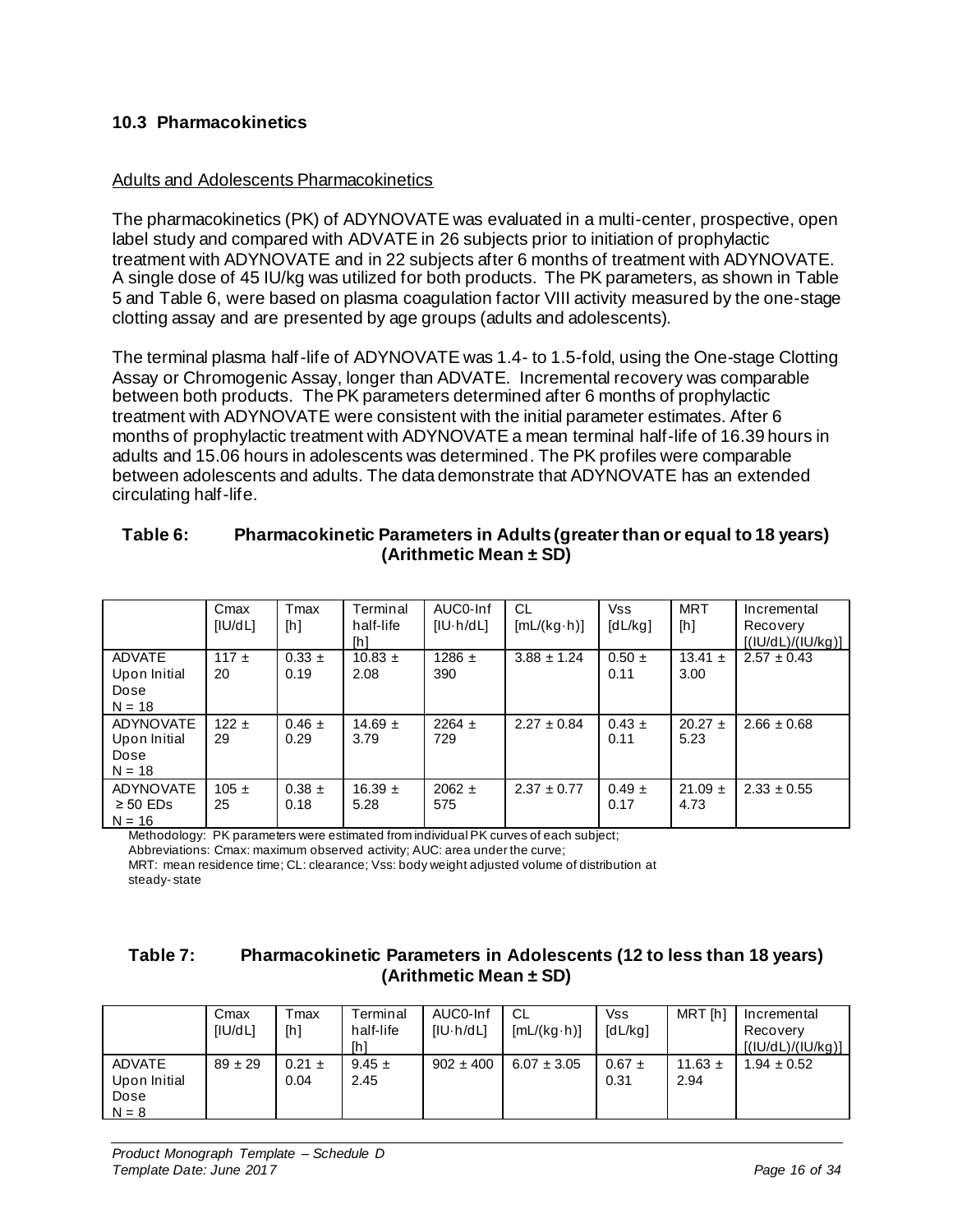| ADYNOVATE<br>Upon Initial<br>Dose<br>$N = 8$ | $95 \pm 25$     | $0.26 \pm$<br>0.10 | $13.43 \pm$<br>4.05 | $1642 \pm$<br>752 | $3.87 \pm 3.31$ | $0.56 \pm$<br>0.18 | 17.96 $\pm$<br>5.49 | $2.12 \pm 0.60$ |
|----------------------------------------------|-----------------|--------------------|---------------------|-------------------|-----------------|--------------------|---------------------|-----------------|
| ADYNOVATE<br>$\geq 50$ EDs<br>$N = 6$        | $100 \pm$<br>42 | $0.71 \pm$<br>1.16 | $15.06 \pm$<br>4.08 | $1868 \pm$<br>807 | $2.75 \pm 0.96$ | $0.51 \pm$<br>0.13 | 19.47 $\pm$<br>5.32 | $2.22 \pm 0.88$ |

Methodology: PK parameters were estimated from individual PK curves of each subject;

Abbreviations: Cmax: maximum observed activity; AUC: area under the curve;

MRT: mean residence time; CL: clearance; Vss: body weight adjusted volume of distribution at steady- state

### **Special Populations and Conditions**

No analyses of effects of intrinsic factors such as age, sex, race, renal, or hepatic impairment on Pharmacokinetic outcomes have been conducted.

#### *Pediatrics:*

A nonlinear mixed effects model approach was used to derive a population PK model and to estimate individual PK parameters by empirical Bayesian estimates from the model (Table 7). Prior to the start of the 6-month prophylactic treatment phase of the trial they underwent PK analysis with a single dose of 60  $\pm$ 5 IU/kg ADVATE followed by a single dose of 60  $\pm$ 5 IU/kg ADYNOVATE. All evaluable subjects who participated in the PK portion of the study had one pre-infusion blood draw and 3 post-infusion blood draws (resulting in 92 evaluable samples for ADVATE and 88 evaluable samples for ADYNOVATE). The latter were randomly selected from 3 choices for each blood draw.

### **Table 8: Pharmacokinetic Parameters in Children (less than 12 years) (Arithmetic Mean ± SD)**

|                                                                              | Cmax<br>[ U/dL]      | Terminal<br>half-life [h] | AUC <sub>0</sub> -<br>Inf<br>$[IU-h/dLI]$ | <b>CL</b><br>$[mL/(kg \cdot h)]$ | Vss [dL/kg]     | MRT [h]            | Incremental<br>Recovery<br>[(IU/dL)/(IU/kg)] |
|------------------------------------------------------------------------------|----------------------|---------------------------|-------------------------------------------|----------------------------------|-----------------|--------------------|----------------------------------------------|
| <b>ADYNOVATE</b><br>Upon Initial<br>Dose<br>$N = 14$<br>$< 6$ years          | 114.8 $\pm$<br>29.99 | $11.8 \pm 2.43$           | 1947 $\pm$<br>757                         | $3.53 \pm 1.294$                 | $0.56 \pm 0.12$ | $17.0 \pm$<br>3.50 | $1.89 \pm 0.488$                             |
| <b>ADYNOVATE</b><br>Upon Initial<br>Dose<br>$N = 17$<br>6 to $< 12$<br>vears | 114.8 $\pm$<br>32.59 | $12.4 \pm 1.67$           | $2012 \pm$<br>495                         | $3.11 \pm 0.762$                 | $0.54 \pm 0.09$ | $17.8 \pm$<br>2.42 | $1.95 \pm 0.474$                             |

Methodology: Means and standard deviations of PK parameters were derived from individual subject data for Incremental Recovery and Cmax, and the

means and standard deviations of all other PK parameters were derived from empirical Bayes estimates from a population PK model; the eta-shrinkage values for the empirical Bayes estimates were less than 30%;

Abbreviations: Cmax: maximum observed activity; AUC: area under the curve;

MRT: mean residence time; CL: clearance; Vss: body weight adjusted volume of distribution at steady- state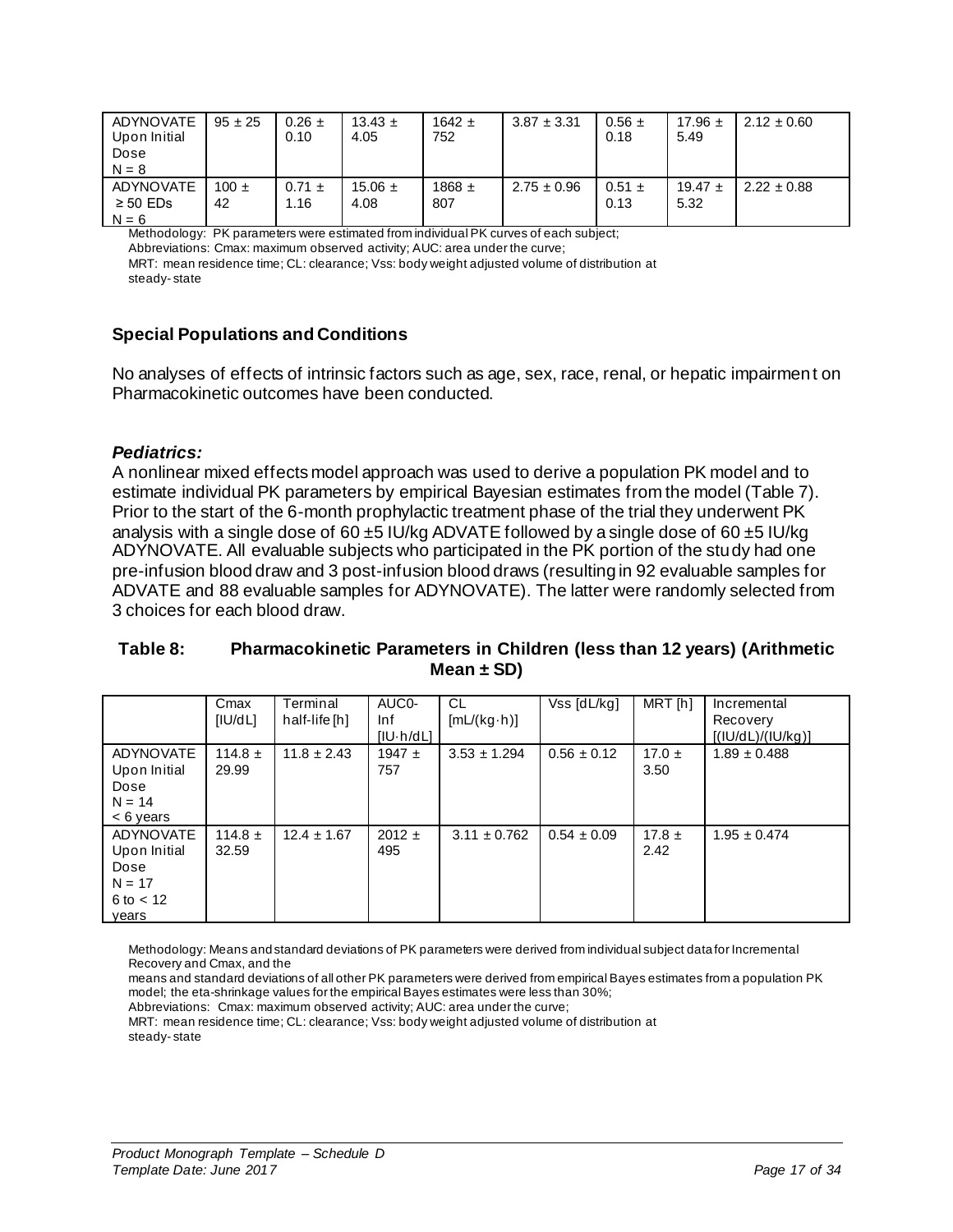## <span id="page-17-0"></span>**11 STORAGE, STABILITY AND DISPOSAL**

Powder form (prior to reconstitution):

- $\circ$  Store at refrigerated temperature; 2° to 8°C (36° to 46°F). Do not freeze.
- $\circ$  May be stored at room temperature not to exceed 30 °C (86 °F) for a period of up to 3 months.
- $\circ$  Write the date on the carton when ADYNOVATE is removed from refrigeration.
- $\circ$  After storage at room temperature, do not return the product to the refrigerator.
- o Store vials in their original box and protect them from exposure to light.

Reconstituted product:

- $\circ$  Refer to Sectio[n 4.3](#page-7-0) [Reconstitution](#page-7-0) for preparation and reconstitution instructions.
- $\circ$  Reconstitute ADYNOVATE with 2 mL or 5 mL Sterile Water for Injection. Use within 3 hours after reconstitution.
- $\circ$  Inspect parenteral drug products for particulate matter and discoloration prior to administration. The solution should be clear and colorless in appearance. Do not administer if particulate matter or discoloration is found and notify Takeda.

Do not use product:

- o After the expiration date printed on the carton or vial.
- o If powder stored at room temperature for more than 3 months.
- o If reconstituted for more than 3 hours.

Please refer to [12](#page-17-1) [SPECIAL HANDLING INSTRUCTIONS](#page-17-1) regarding safe disposal of ADYNOVATE and administration components.

### <span id="page-17-1"></span>**12 SPECIAL HANDLING INSTRUCTIONS**

Following administration of ADYNOVATE, discard any unused portion. The infusion kit should be disposed of in a puncture resistant container. Patients or caregivers should be instructed on how to properly dispose of used vials, syringes, needles, reconstitution devices and unused product in accordance with local and provincial laws.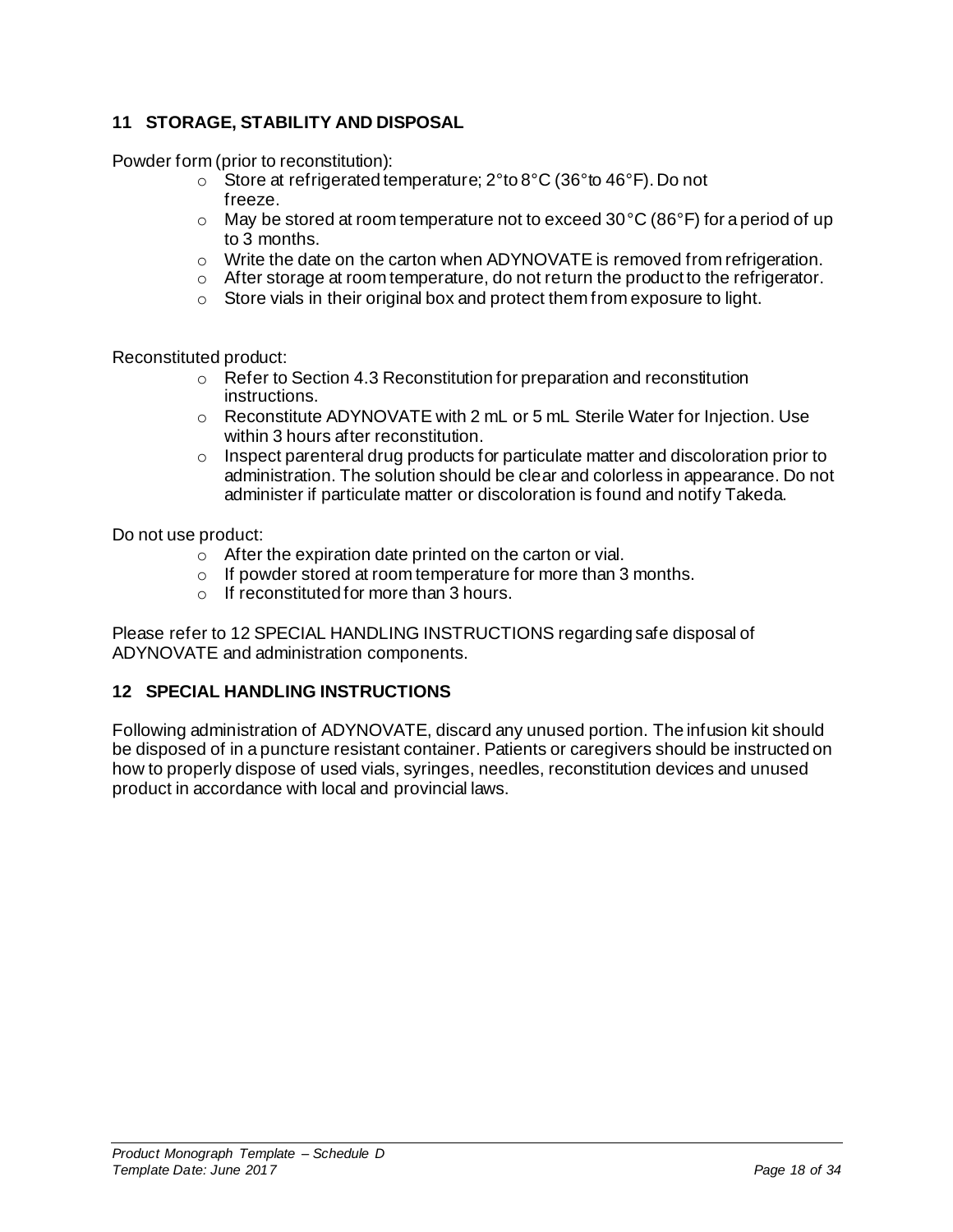## **PART II: SCIENTIFIC INFORMATION**

## <span id="page-18-1"></span><span id="page-18-0"></span>**13 PHARMACEUTICAL INFORMATION**

## **Drug Substance**

Proper name: Antihemophilic Factor (Recombinant), PEGylated

Chemical name: Antihemophilic Factor (Recombinant), PEGylated

Molecular formula and molecular mass: The molecular weight of the rFVIII is about 280kDa while the PEGylated molecule has a molecular weight of approximately 330 kDa.

Structural formula:

## **Full Length FVIII**



Physicochemical properties:

ADYNOVATE is manufactured by PEGylation of the commercially produced final bulk rFVIII substance from ADVATE. ADVATE is PEGylated with 20 kDa branched chain PEG molecules primarily on the lysine residues.

### **Product Characteristics**

ADYNOVATE is a human recombinant factor VIII (rFVIII) conjugated with a polyethylene glycol (PEG) reagent. More specifically, the rFVIII used for the conjugation is the active substance of Shire´s licensed medicinal product ADVATE approved by Health Canada in 2006. ADVATE is a full length human rFVIII. The full-length FVIII molecule contains the entire 908 amino acid B domain that regulates quality control, secretion, and regulatory roles within plasma and is present in the full-length plasma-derived factor VIII. The protein component of ADVATE is derived from a Chinese Hamster Ovary (CHO) cell line using a plasma-protein-free method and a virus inactivation step. The PEG reagent used has a size of 20 kDa with a branched structure and is covalently attached to primary amines, primarily lysine residues, of the rFVIII. The PEG moiety is conjugated to the ADVATE molecule to increase the plasma half-life through the reduction of the LRP-1 receptor-mediated clearance of the factor VIII molecule. The cell culture, purification process, pegylation and formulation used in the manufacture of ADYNOVATE do not use additives of human or animal origins.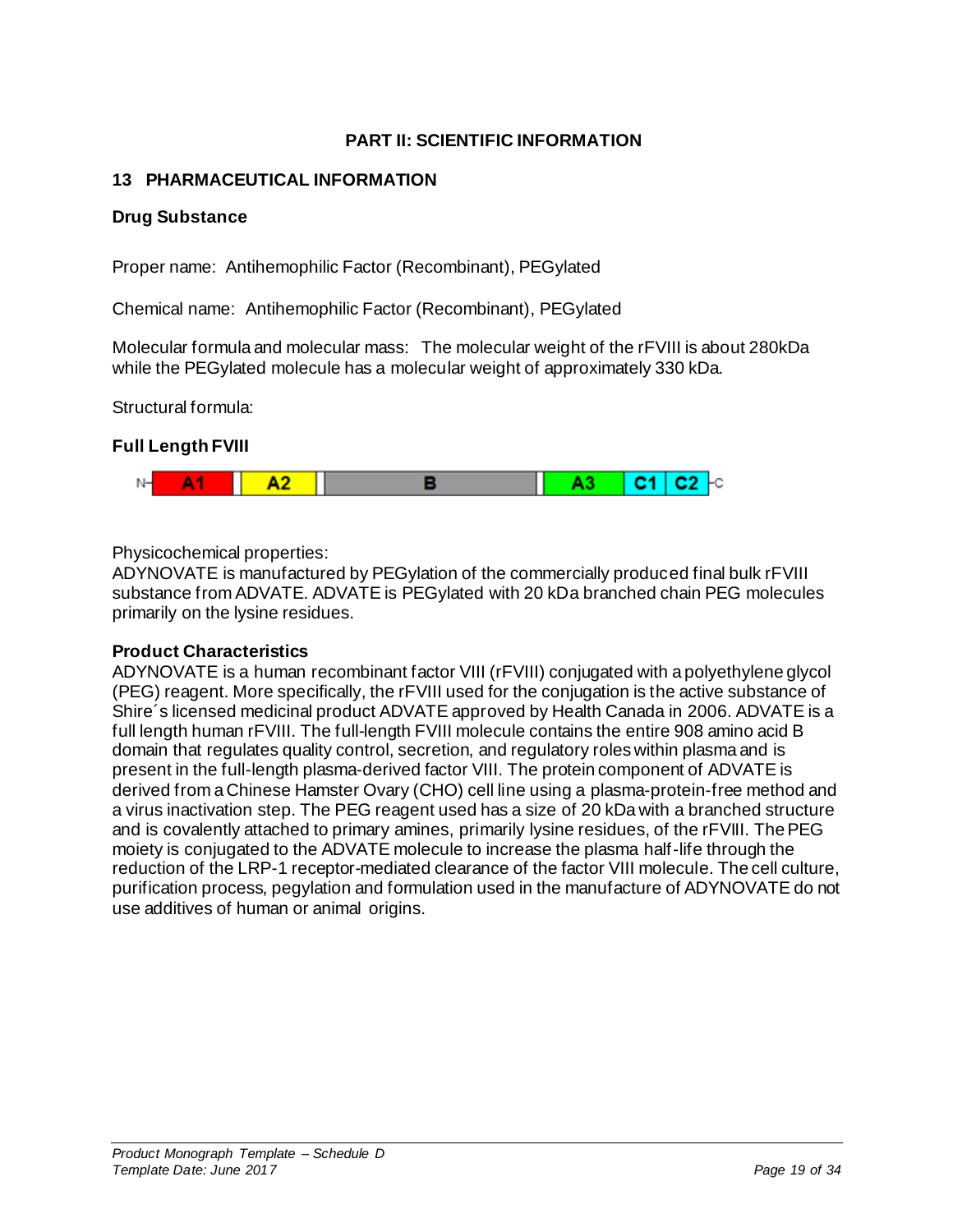## <span id="page-19-0"></span>**14 CLINICAL TRIALS**

## <span id="page-19-1"></span>**14.1 Trial Design and Study Demographics**

## **Table 9: Summary of patient demographics for clinical studies in Hemophilia A patient population**

| Study#                      | <b>Study</b><br>design                                                       | Dosage, route of administration and<br>duration                                                                                                                                                                                                                                                                                                                                                                                                                                                                                                                                                                                                                                                                                  | <b>Number</b><br><b>of</b><br>subjects | <b>Mean</b><br>age<br>(Range)  | Gender |
|-----------------------------|------------------------------------------------------------------------------|----------------------------------------------------------------------------------------------------------------------------------------------------------------------------------------------------------------------------------------------------------------------------------------------------------------------------------------------------------------------------------------------------------------------------------------------------------------------------------------------------------------------------------------------------------------------------------------------------------------------------------------------------------------------------------------------------------------------------------|----------------------------------------|--------------------------------|--------|
| 261201<br>Pivotal<br>Study  | A<br>multicent<br>er, non-<br>randomiz<br>ed, open<br>label, 2-<br>arm study | Arm $1$ :<br>Prophylaxis<br>40-50 IU per kg twice weekly<br>Arm 2:<br>On-Demand<br>10-60 IU per kg                                                                                                                                                                                                                                                                                                                                                                                                                                                                                                                                                                                                                               | $Total =$<br>137<br>120<br>17          | 28<br>(12,58)<br>29<br>(12,58) | Male   |
| 261204<br>Surgical<br>Study | $\mathsf{A}$<br>multicent<br>er, open<br>label,<br>uncontroll<br>ed study    | Preoperative:<br>Minor: Dose is tailored to raise the<br>plasma level of FVIII to 30-60% of<br>normal.<br>Major: Dose is tailored to raise the<br>plasma level of FVIII to 80-120% of<br>normal.<br>Intra- and Postoperative<br>Minor: The postoperative, pre-infusion<br>FVIII levels should be kept at 30-60% of<br>normal for the first 24 hours or longer<br>as deemed necessary by the<br>investigator.<br>Major: The postoperative, pre-infusion<br>FVIII levels should be at least 80% of<br>normal for the first postoperative 72<br>hours and at least 50% on<br>postoperative Days 4-7. From Day 8<br>until discharge the FVIII levels should<br>not fall below 30% or as specified in the<br>FVIII substitution plan. | 22                                     | 34.8<br>(16, 61)               | Male   |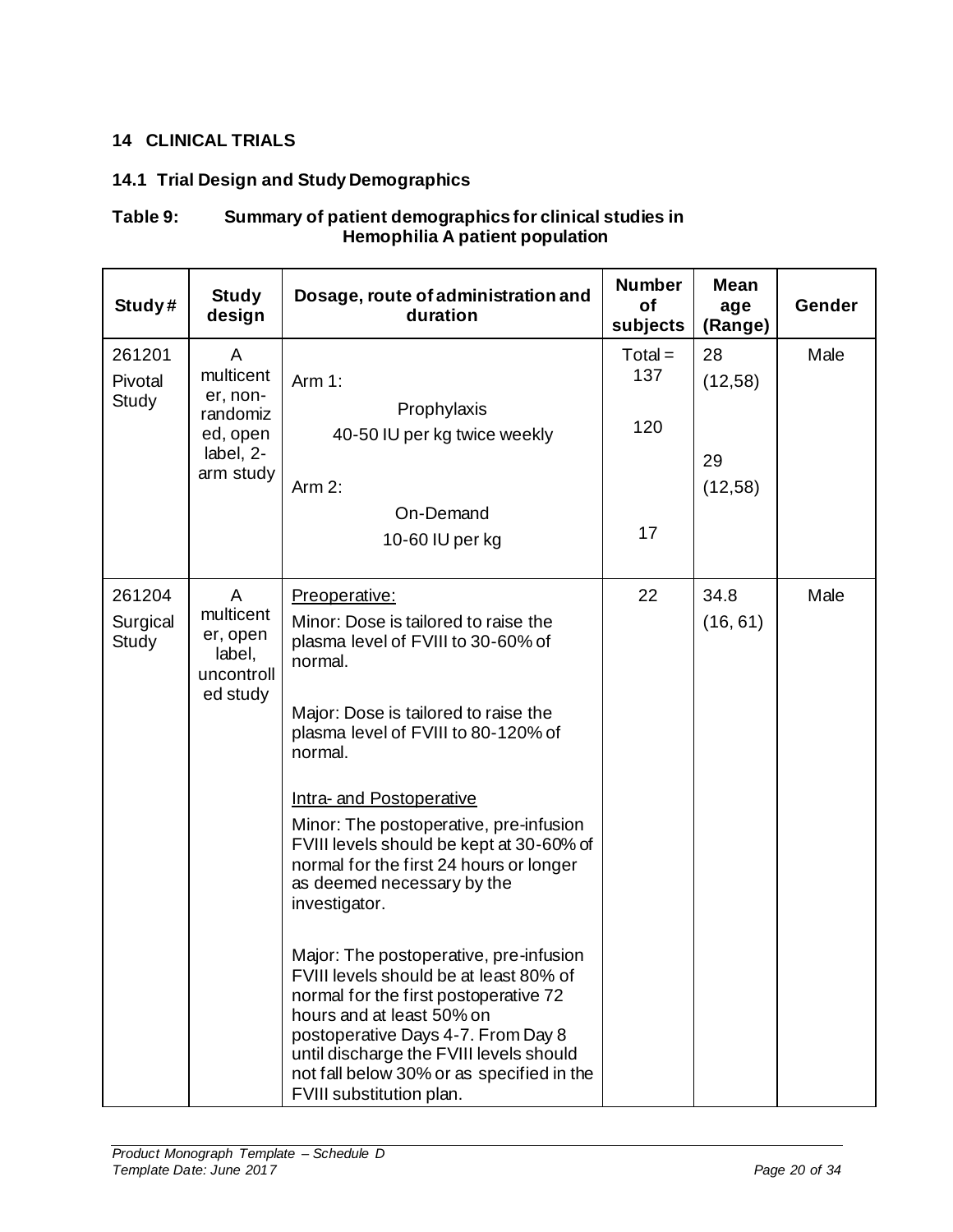| Study#                                     | <b>Study</b><br>design                                   | Dosage, route of administration and<br>duration                                                                        | <b>Number</b><br>Οf<br>subjects | <b>Mean</b><br>age<br>(Range) | Gender                |
|--------------------------------------------|----------------------------------------------------------|------------------------------------------------------------------------------------------------------------------------|---------------------------------|-------------------------------|-----------------------|
| 261202                                     | A                                                        | Prophylaxis                                                                                                            | 66                              | 6.0                           | Male (65)             |
| Pediatric<br>Study                         | multicent<br>er, open<br>label,                          | 40-60 IU per kg twice weekly                                                                                           |                                 | (1, 11)                       | and<br>Female<br>(1)  |
|                                            | uncontroll                                               | <b>PK</b>                                                                                                              |                                 |                               |                       |
|                                            | ed study                                                 | $60 \pm 5$ IU per kg                                                                                                   |                                 |                               |                       |
| 261302                                     | $\mathsf{A}$                                             | Fixed-dose prophylaxis:                                                                                                | Total                           | 22.8                          | Male                  |
| Continu<br>ation                           | multicent<br>er, open                                    | 1. Age ≥12 years: $45 \pm 5$ IU/kg                                                                                     | $= 216$                         | (1, 61)                       | $(215)$ and<br>Female |
| Study                                      | label,<br>uncontroll<br>ed study                         | twice weekly or every 5 or 7 days                                                                                      | 151                             |                               | (1)                   |
|                                            |                                                          | 2. Age <12 years: $50 \pm 10$ IU/kg<br>twice weekly                                                                    |                                 |                               |                       |
|                                            |                                                          | (may be increased up to 80 IU/kg)                                                                                      | 65                              |                               |                       |
|                                            |                                                          | PK-tailored prophylaxis: based on<br>individual PK to maintain a FVIII trough<br>level ≥3%, not to exceed 80 IU/kg and | 25                              |                               |                       |
| 261303                                     | $\overline{A}$                                           | FVIII peak levels not to exceed 200%                                                                                   | Total                           | 30.9                          |                       |
| PK-                                        | randomiz                                                 | PK-guided to maintain FVIII target                                                                                     | $=121$                          | (12, 61)                      | Male                  |
| guided                                     | ed, multi-                                               | trough levels at:                                                                                                      |                                 |                               |                       |
| center,<br>study<br>uncontroll<br>ed study | 1-3% with infusions approx. twice<br>weekly<br><b>OR</b> | 57                                                                                                                     |                                 |                               |                       |
|                                            |                                                          | approx. 10%<br>(8-12%) with infusions every other day                                                                  |                                 |                               |                       |
|                                            |                                                          |                                                                                                                        | 58                              |                               |                       |

## Adults and Adolescents (≥ 12 years of age) (Study 261201)

The safety, efficacy, and PK of ADYNOVATE were evaluated in a multicenter, open label, prospective, non-randomized, two-arm clinical study that assessed the efficacy of a twice weekly prophylactic treatment regimen, assessed the efficacy of on-demand treatment, and determined hemostatic efficacy in the treatment of bleeding episodes. A total of 137 male PTPs (12 to 65 years of age) with severe hemophilia A received at least one infusion with ADYNOVATE. Twenty-five of the subjects were adolescent (12 to less than 18 years of age).

Subjects received either prophylactic treatment ( $n = 120$ ) with ADYNOVATE at a dose of 40-50 IU per kg twice weekly or on-demand treatment ( $n = 17$ ) with ADYNOVATE at a dose of 10-60 IU per kg for a 6 month period. The mean dose per prophylaxis infusion was 44.4 IU per kg with a median dosing interval of 3.6 days. Out of 98 subjects who indicated that their pre-study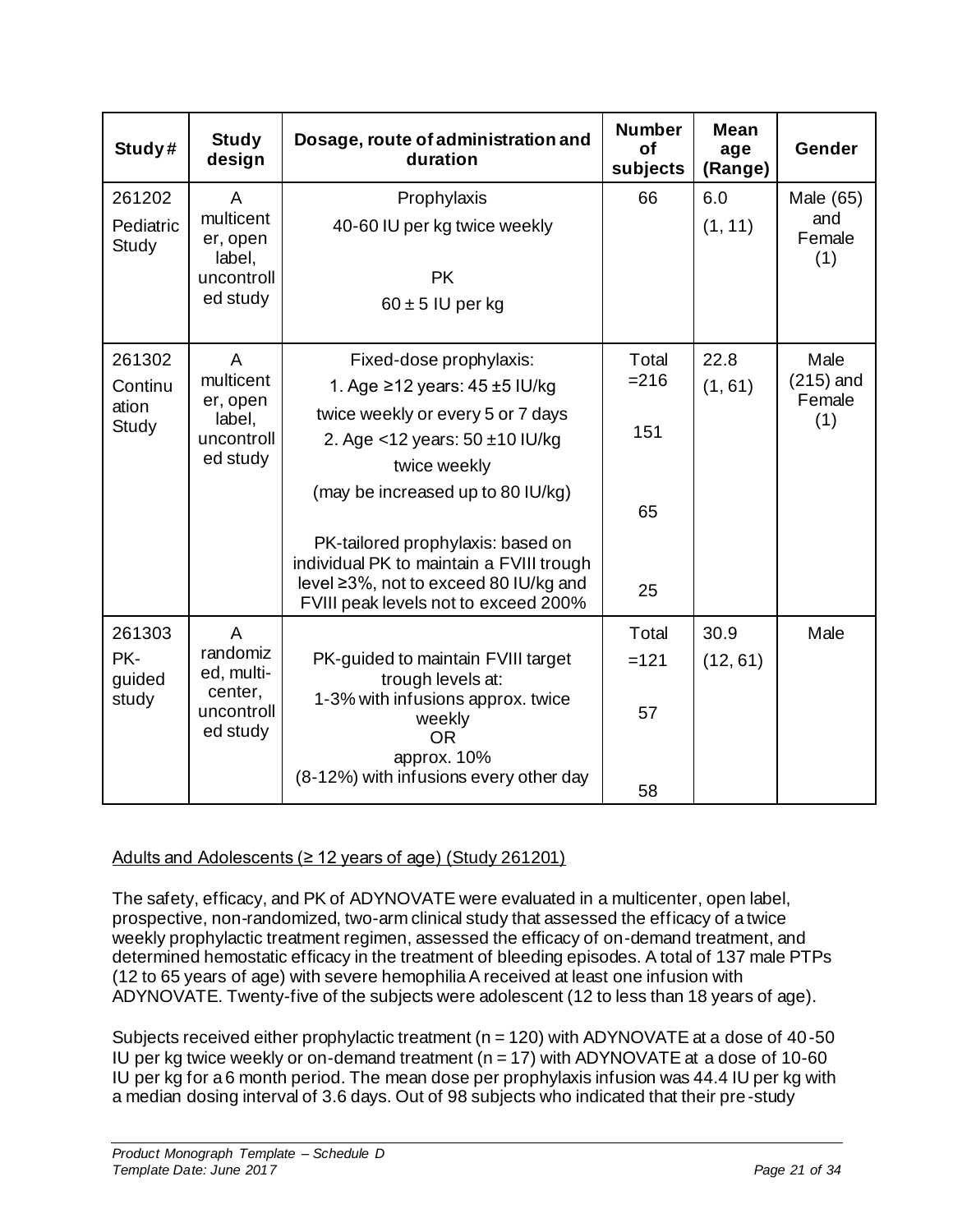treatment regimen was prophylaxis with another factor VIII concentrate, 91 out of 98 (93%) subjects experienced a reduction in dosing frequency during the study, with a median reduction of 33.7%. One hundred eighteen out of 120 (98%) prophylaxis subjects remained on the starting recommended regimen without dose adjustment, and 2 subjects increased their dose to 60 IU/kg during prophylaxis.

## Pediatric (< 12 years of age) (Study 261202)

The safety, efficacy, PK, immunogenicity and HRQoL in pediatric PTPs with severe hemophilia A were assessed in a multicenter, open-label, prospective, uncontrolled clinical study. There were 2 age cohorts of subjects, with the following age ranges: <6 years and 6 to <12 years. A total of 73 subjects were enrolled, of which 66 were dosed (32 subjects aged <6 years and 34 subjects aged 6 to <12 years). Subjects were to receive twice weekly prophylactic treatment with 50  $\pm$ 10 IU/kg of ADYNOVATE over a period of 6 months or at least 50 EDs, whichever occurred last.

The mean (SD) prophylactic dose during the trial was 51.1 IU/kg (5.5) and ranged from 39.9 to 66.8 IU/kg. In the event of a bleeding episode, subjects were to be treated with additional infusions of ADYNOVATE, 10 - 20  $\pm$  5 IU/kg for minor bleeds, 15 - 30  $\pm$  5 IU/kg for moderate bleeds and 30 - 60  $\pm$  5 IU/kg for severe bleeds. Hemostatic efficacy was evaluated in 70 bleeding episodes. The majority of bleeding episodes (56/70) were treated with higher doses than guidelines recommend [average dose 43.20 IU/kg (SD=13.95)].

## <span id="page-21-0"></span>**14.2 Study Results**

## Efficacy in Control of Bleeding

A total of 518 bleeding episodes were treated with ADYNOVATE in study 261201 (per protocol). The median dose per infusion to treat a minor, moderate, severe/major and all bleeding episodes was 25.5 (IQR: 20.7) IU/kg, 30.9 (IQR: 20.1) IU/kg, 36.4 (IQR: 15.5) IU/kg, and 29.0 (IQR: 19.2) IU per kg, respectively. Efficacy in control of bleeding episodes is summarized in **[Table 10.](#page-21-1)**

<span id="page-21-1"></span>

| <b>Location of Bleeding Episode</b>                                             | All               | <b>Joint</b> | Non-Joint |       |
|---------------------------------------------------------------------------------|-------------------|--------------|-----------|-------|
| Number of Bleeding Episodes Treated                                             | 518               | 394          | 124       |       |
| Number of Infusions to Treat                                                    | 1 infusion        | 85.5%        | 85.8%     | 84.7% |
| <b>Bleeding Episodes</b>                                                        | 2 infusions       | 10.4%        | 10.7%     | 9.7%  |
|                                                                                 | Total (1 or 2     | 95.9%        | 96.4%     | 94.4% |
| Rate of Success in the<br><b>Treatment of Bleeding</b><br>Episodes <sup>a</sup> | Excellent or good | 96.1%        | 97.0%     | 93.5% |

**Table 10: Summary of Efficacy in Control of Bleeding in Study 261201**

<sup>a</sup> Excellent was defined as full relief of pain and cessation of objective signs of bleeding; good was defined as definite pain relief and/or improvement in signs of bleeding; Fair defined as probable and/or slight relief of pain and slight improvement in signs of bleeding after a single infusion. Required more than 1 infusion for complete resolution; None defined as no improvement or condition worsens.

### Prophylaxis Adults and Adolescents (≥ 12 years of age)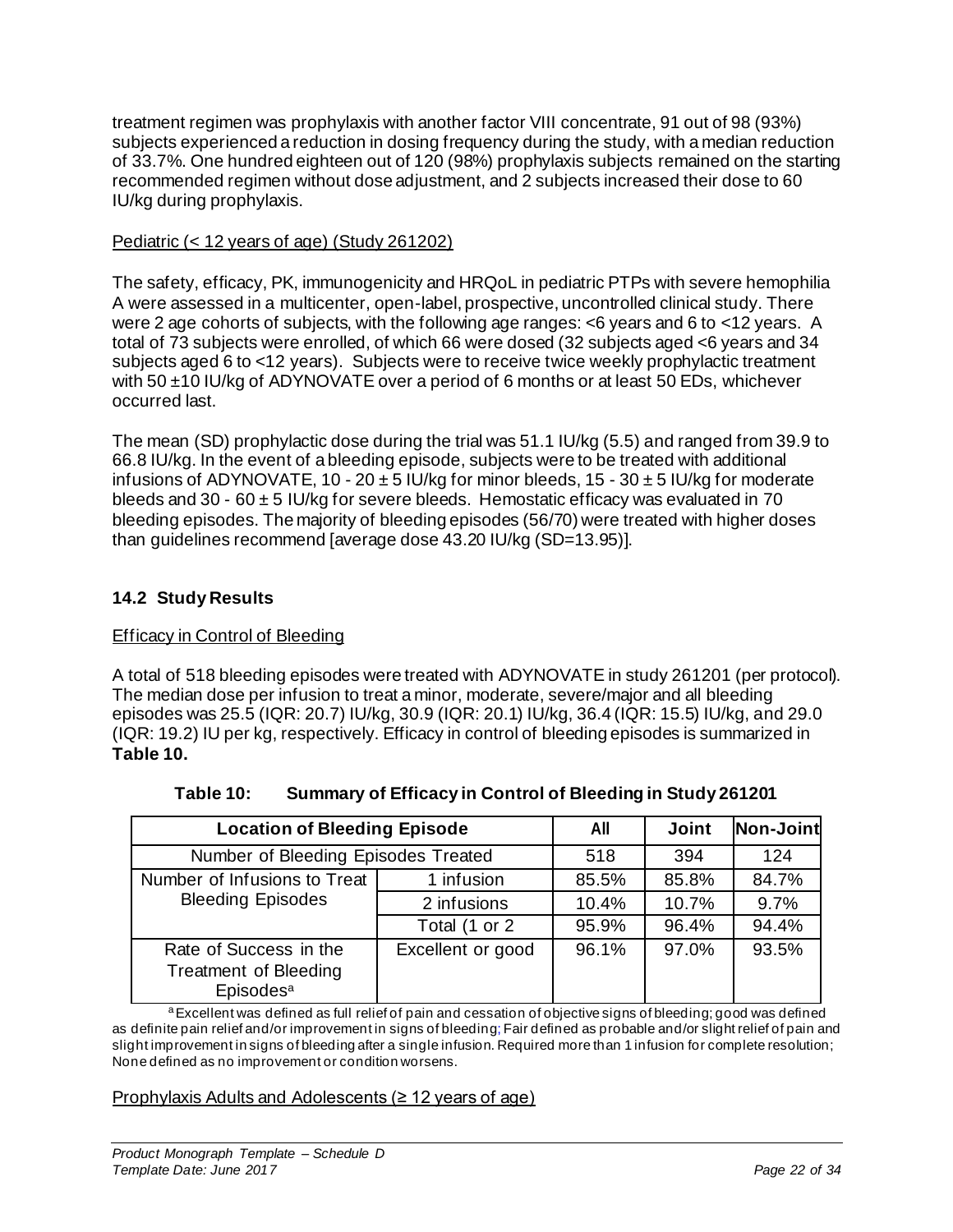A total of 101 subjects in study 261201 (per protocol) received a twice a week regimen in the prophylaxis arm, and an additional 17 subjects were treated episodically in the on-demand arm. The median annualized bleed rate (ABR) in the on-demand treatment arm was 41.5 bleeds and the ABR in the twice a week prophylaxis group was 1.9 bleeds [\(Table 11\)](#page-22-0).

<span id="page-22-0"></span>

| <b>Bleeding Episode</b><br>Etiology | ( IQR)      | On-Demand Treatment Routine Prophylaxis Treatment<br>( IQR) |
|-------------------------------------|-------------|-------------------------------------------------------------|
| Overall                             | 41.5 (19.4) | 1.9(5.8)                                                    |
| <b>Joint</b>                        | 38.1(20.1)  | 0.0(2.0)                                                    |
| Non-Joint                           | 3.7(7.2)    | 0.0(2.1)                                                    |
| Spontaneous                         | 21.6(22.0)  | 0.0(2.2)                                                    |
| Traumatic                           | 9.3(25.5)   | 0.0(2.0)                                                    |

**Table 11:Median (IQR\*) Annualized Bleed Rate by Treatment in Study 261201**

Interquartile range (IQR) is defined as the difference between the 75th percentile (3rd quartile) and the 25<sup>th</sup> percentile (first quartile)

The majority of the bleeds during prophylaxis (92%) were of minor/moderate severity. The median ABR for the 17 adolescent subjects on prophylaxis was 6.0 and the median ABR for the 84 subjects 18 years and older on prophylaxis was 1.9. A comparison of the estimated ABRs in the pre-study period to the on-study period is shown i[n Table 12.](#page-22-1)

### <span id="page-22-1"></span>**Table 12: Estimated Annualized Bleeding Rates in the Pre-Study Period as Compared to the Estimated Annualized Bleeding Rates in the On-study Period in Study 261201**

|                                                                                 | of age                                  | Prophylaxis pre- and on-study Prophylaxis pre- and on-study<br>period. Subjects 18 to 65 years period. Subjects 12 to 17 years<br>of age |
|---------------------------------------------------------------------------------|-----------------------------------------|------------------------------------------------------------------------------------------------------------------------------------------|
| Number of subjects on<br>prophylactic regimen prior to<br>study                 | 66                                      | 16                                                                                                                                       |
| <b>Estimated Annualized</b><br>Bleeding Rates: Mean $\pm$ SD;<br>Median (range) |                                         |                                                                                                                                          |
| Pre-study                                                                       | $10.64 \pm 13.15$<br>8.00 (0.00, 52.00) | $6.06 \pm 5.09$<br>4.50(0.00, 16.00)                                                                                                     |
| On-study                                                                        | $3.64 \pm 4.57$<br>1.99(0.00, 18.43)    | $6.18 \pm 6.31$<br>4.05(0.00, 18.17)                                                                                                     |

Adult subjects on prophylaxis with or without target joints at screening experienced a median annualized joint bleed rate (AJBR) of 0.0. Adolescent subjects on prophylaxis with target joints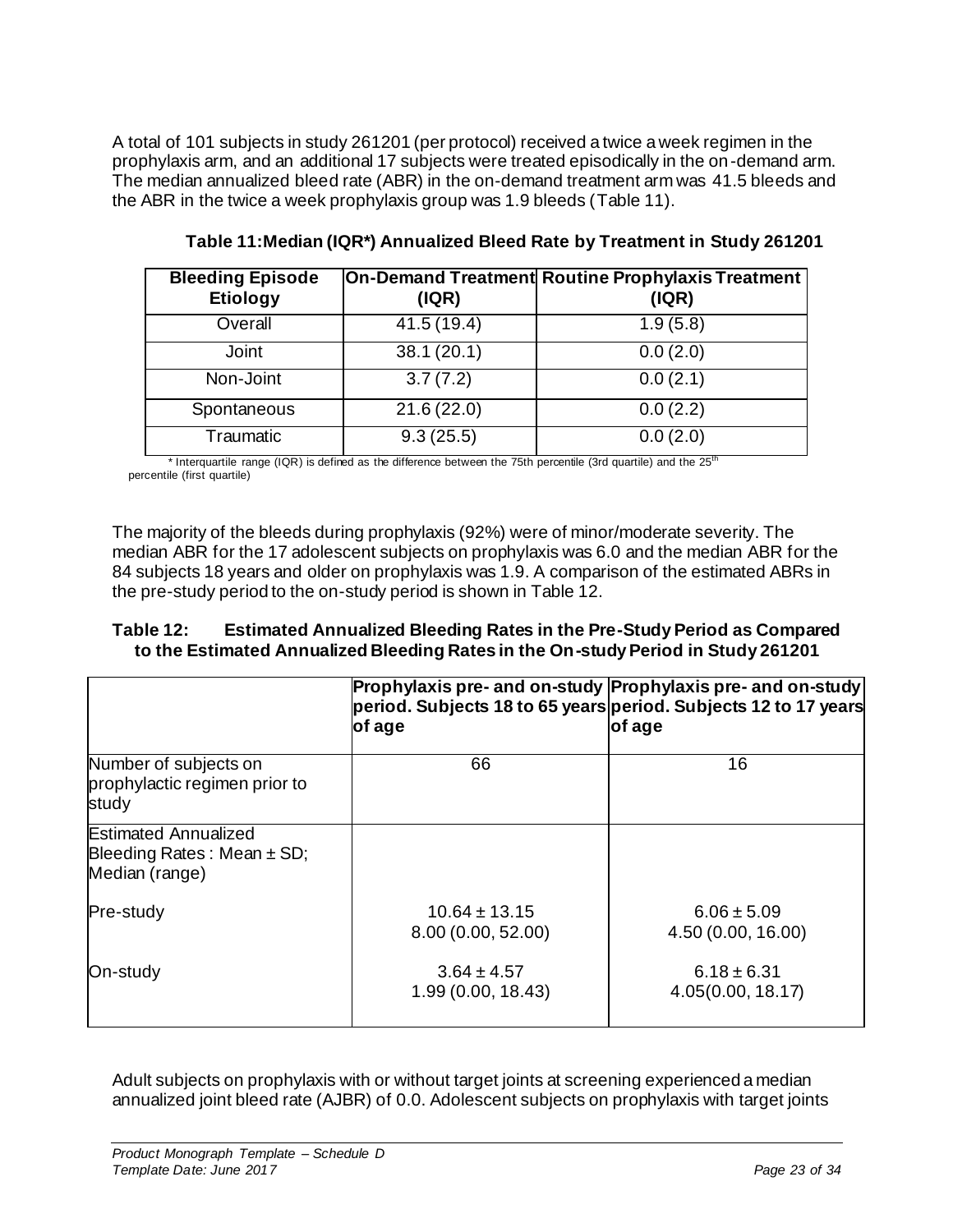experienced a median AJBR of 1.8 as compared to 0.0 for subjects without target joints. Forty out of 101 subjects (40%) experienced no bleeding episodes, 58 out of 101 subjects (57 %) experienced no joint bleeding episodes, and 58 out of 101 subjects (57%) experienced no spontaneous bleeding episodes in the prophylaxis arm. All subjects in the on-demand arm experienced a bleeding episode, including a joint or spontaneous bleeding episode.

## Impact on Quality of Life (Study 261201)

### Adults and Adolescents (≥ 12 years of age)

In study 261201, changes in patient report outcomes from screening to the end of study visit were assessed for the Haemo-SYM Questionnaire and the Short Form (SF-36) Questionnaire.

## SF-36 Questionnaire

Higher scores indicate better HRQoL on the SF-36 Questionnaire. Change scores were calculated as the value at study completion minus the value at baseline, therefore, a negative change score indicates a worsening of HRQoL. Conversely, a positive value for change indicates improved HRQoL.

On average, subjects treated on prophylaxis reported improved mean HRQoL (>1 point change) on 3 of the 10 SF-36 scores, including Role-Physical (+1.31), Bodily Pain (+2.08), and the Physical Component Score (+1.36). Little change (< 1 point change) was reported on the remaining 7 SF-36 scores. On demand subjects (n=12) reported lower mean HRQoL (>1 point change) on 6 of the 10 SF-36 scores, including Physical Functioning (-2.46), Role Physical (- 3.67), Social Functioning (-3.18), Mental Health (-3.29), the Physical Component Score (-1.58) and the Mental Component Score (-1.14). Little change (< 1 point change) was reported on the remaining 4 SF-36 scores.

### Haemo-SYM Questionnaire

Higher scores indicate more severe symptoms on the Haemo-SYM. Change scores were calculated as the value at study completion minus the value at baseline, therefore, a negative change score indicates an improvement (reduction in symptoms). Conversely, a positive change score indicates worsening symptoms. Prophylaxis subjects (n=82) reported a mean improvement in both bleed severity (-4.17) and pain severity (-1.22) and thus the total symptom score (-2.70). On-demand subjects (n=11) reported a mean improvement in bleed severity (-4.24) and in the total score (-2.20).

With respect to quality of life data collected with both the SF-36 and Haemo-SYM, instruments, patients on prophylaxis demonstrated improvement in domain scores relative to patients treated on-demand.

## Prophylaxis in Pediatrics (< 12 years of age)

In Study 261202 , the safety and efficacy of ADYNOVATE was evaluated in a total of 73 pediatric PTPs with severe hemophilia A, of which 66 subjects were dosed (32 subjects aged <6 years and 34 subjects aged 6 to <12 years). The prophylactic regimen was 40 to 60 IU/kg of ADYNOVATE twice a week, with a mean (SD) dose of 51.1 IU/kg (5.5).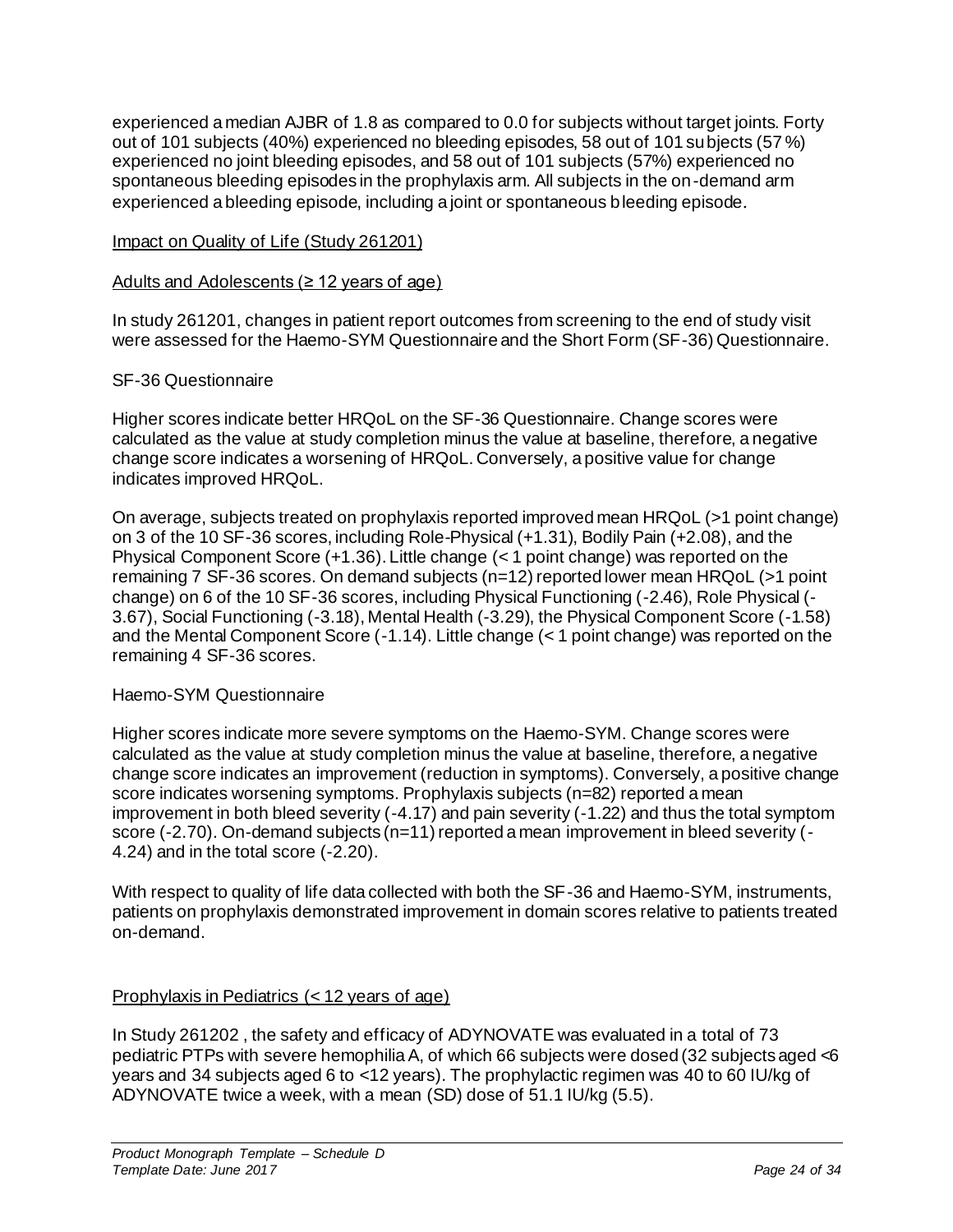The ABR was analyzed in a negative binomial model with the presence or absence of target joints and age at screening <6 years versus 6 to <12 years as covariates, and the duration of the observation period in years as an offset. The point estimate for the overall mean ABR was 3.04 (95% CI 2.21 – 4.19) with a median of 2.0, 1.16 (95% CI 0.74 – 1.83) with a median of 0 for spontaneous bleeds, and 1.10 (95% CI 0.64 – 1.91) with a median of 0 for joint bleeds. Of the 66 subjects treated prophylactically, 25 (38%) experienced no bleeding episodes, 44 (67%) experienced no spontaneous bleeding episodes, and 48 (73%) experienced no joint bleeding episodes.

ABR was assessed on the basis of the 96 total bleeding episodes that were observed during the pediatric trial, of which 70 were treated. Of these 70 bleeding episodes (35 minor and 35 moderate), 82.9% were controlled with 1 infusion and 91.5% were controlled with 1 or 2 infusions. Control of bleeding was rated excellent or good in 63 out of 70 (90%) bleeding episodes.

## Efficacy in Perioperative Management

In study 261204, a total of 26 procedures, 21 major and 5 minor were performed in 21 unique subjects between 16 and 61 years of age. The 21 major surgeries comprised 14 orthopedic (3 knee replacements, 1 hip replacement, 1 hip replacement revision, 3 arthroscopic synovectomies, 1 elbow cyst extirpation, 1 needle removal from the elbow, 3 alloplastic knee surgeries and 1 Achilles tendon reconstruction) and 7 non-orthopedic procedures (5 dental, 1 mediport placement and 1 gastric band insertion). The preoperative loading dose ranged from 36 IU/kg to 99 IU/kg (median: 60 IU/kg) and the total postoperative dose ranged from 23 IU/kg to 769 IU/kg (median: 183 IU/kg). The median total dose (including all administrations from presurgical PK and loading doses to post-hospital follow-up) for major orthopedic surgeries was 629 IU/kg (range: 464-1457 IU/kg, the median total dose for major non-orthopedic surgeries was 489 IU/kg (range: 296-738 IU/kg) and the median total dose for minor surgeries (which does not include pre-surgical PK) was 120 IU/kg (range: 104-151 IU/kg). The median time after hospital discharge to end of intensified treatment was 9 days (range: 2 - 40 days) and average dose frequency during this period was 7 infusions per week (range:  $3.5 - 10.5$ ).

Overall hemostatic efficacy was rated as excellent (blood loss and transfusion requirements less than or equal to that expected for the same type of procedure performed in a non-hemophilic patient) for all 24 (21 major, 3 minor) procedures with available assessments. Five blood transfusions were administered post-operatively for 4 major surgeries in 3 unique subjects.

# Long-Term Prophylaxis Treatment in Pediatric and Adult Subjects (Study 261302)

In study 261302, the safety and efficacy of Adynovate in prophylaxis and treatment of bleeding episodes was studied in 216 previously treated patients with severe hemophilia A, including 65 subjects < 12 years of age. The mean (SD) exposure was 195.4 (101.57) prophylactic exposure days (EDs) per subject.

Subjects received prophylactic dosing regimens such as fixed-dose twice weekly (N=186), fixed dose every 5 days (N=56), fixed dose every 7 days (N=15) or PK-tailored dose targeting FVIII trough levels ≥ 3% at least twice weekly (N=25). For all of these regimens, mean spontaneous ABR was between 1.0 and 1.8. Hemostatic efficacy was evaluated in 910 bleeding episodes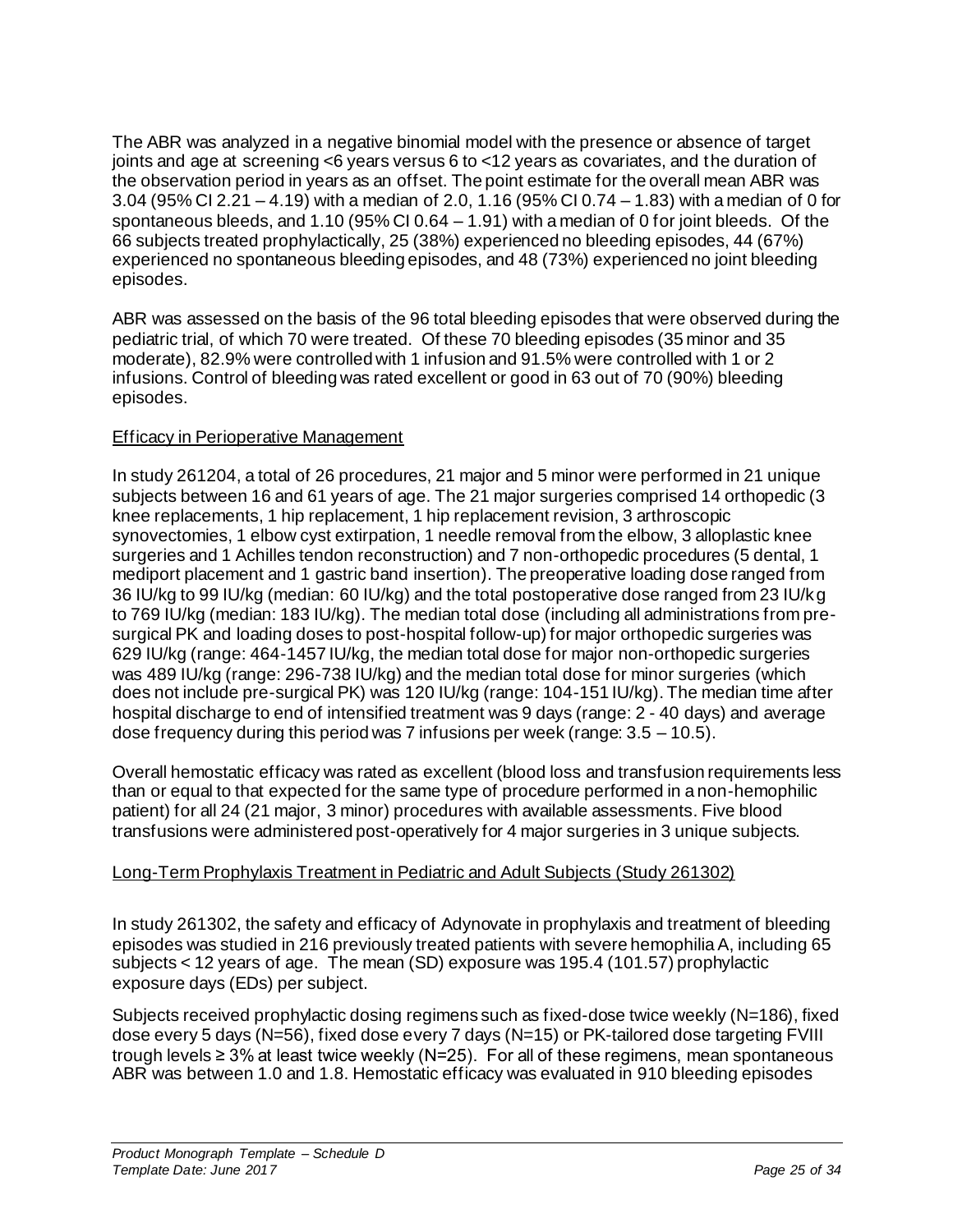treated with ADYNOVATE and was rated excellent or good in 88.5% of bleeding episodes. The majority of bleeding episodes were treated with one (74.0%) or two (15.4%) infusions.

## PK-guided Prophylaxis in Adults and Adolescents (≥ 12 years of age) (Study 261303)

The safety and efficacy of ADYNOVATE was evaluated in a prospective, randomized, openlabel multicenter study in 121 (115 randomized) adolescents (12-18 years old) and adult PTPs with severe hemophilia A for a 12 months treatment period. The study compared 2 PK-guided prophylactic dosing regimens of ADYNOVATE that targeted Factor VIII trough levels of 1-3% dosed twice weekly (N=57) or 8-12% dosed every other day (N=58), by assessing the proportions of subjects achieving a total ABR of 0 in the second 6-month study period.

The average prophylactic doses administered in the 1-3% and 8-12 % trough arms were 3,866.1 IU/kg per year [mean (SD) infusions/week = 2.3 (0.58)] and 7,532.8 IU/kg per year  $[(mean (SD) infusions/week = 3.6 (1.18)], respectively.$ 

The primary endpoint of the study, proportion of subjects who had a total ABR of 0 during the second 6 month period, was not reached in the ITT patient population. In the study, the proportion of the patient population with an ABR of 0 for the 1-3% and 8-12% treatment arms was 42% and 62%, respectively. This difference between trough arms was not statistically significant in the ITT population.

# <span id="page-25-0"></span>**14.4 Immunogenicity**

Clinical trial subjects were monitored for neutralizing (inhibitory) antibodies to factor VIII. None of the subjects who participated in one or more of 6 completed clinical trials in previously treated patients (PTPs) (n=243) developed persistent neutralizing (inhibitory) antibodies against FVIII of ≥ 0.6 BU/mL (based on the Nijmegen modification of the Bethesda assay). One patient developed a transient FVIII inhibitor at the lower limit of positivity (0.6 BU) during PK-guided prophylaxis targeting a FVIII level of 8-12%. Repeat testing did not confirm the presence of inhibitor. One subject had a single positive FVIII inhibitor result (0.6 BU) at 24 months in the continuation study. Inhibitor titer at retesting was negative.

From an ongoing study in previously untreated patients < 6 years with severe hemophilia A , 9 cases of FVIII inhibitor development associated with treatment with ADYNOVATE were reported.

The detection of antibodies that are reactive to FVIII is highly dependent on many factors, including the sensitivity and specificity of the assay, sample handling, timing of sample collection, concomitant medications and underlying disease. For these reasons, comparison of the incidence of antibodies to rurioctocog alfa pegol with the incidence of antibodies to other products may be misleading.

Immunogenicity was also evaluated by measuring the development of binding IgG and IgM antibodies against factor VIII, PEGylated (PEG)-factor VIII, PEG and Chinese hamster ovary (CHO) protein using validated ELISA assays. No subject developed persistent treatmentemergent binding antibodies against FVIII, PEG-FVIII or PEG. Binding antibodies that were detected prior to exposure to ADYNOVATE, that transiently developed during the trials or were still detectable at study completion or data cutoff could not be correlated to any impaired treatment efficacy. There was no causal relationship between observed adverse events and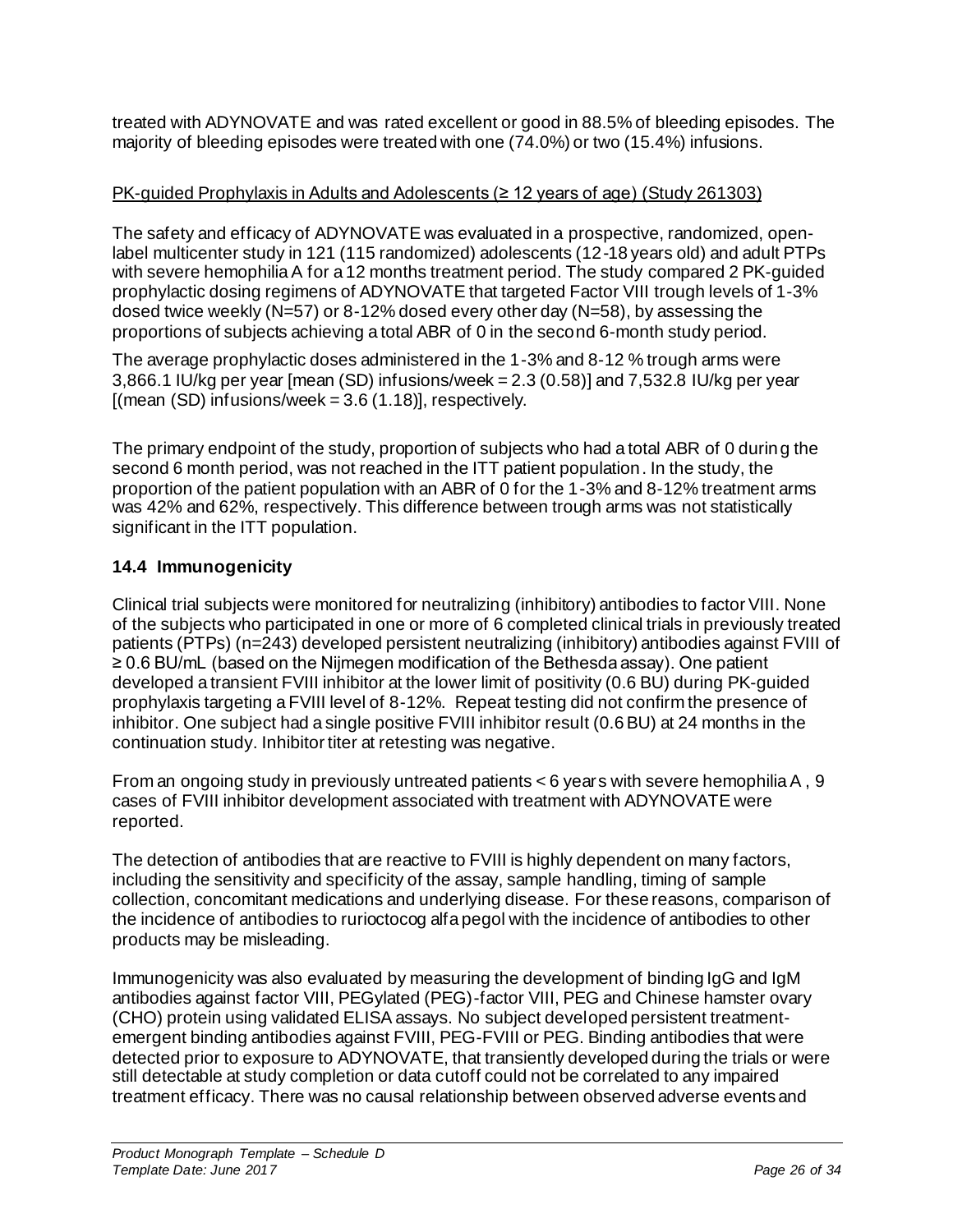binding antibodies except in one subject, a PUP where a causal relationship could neither be confirmed nor ruled out based on available data. No subject had pre-existing or treatmentemergent antibodies to CHO protein.

## <span id="page-26-0"></span>**15 MICROBIOLOGY**

<span id="page-26-1"></span>No microbiological information is required for this drug product.

## **16 NON-CLINICAL TOXICOLOGY**

## **General Toxicology**

Safety pharmacology studies demonstrated no evidence of thrombogenic potential or adverse effects on respiratory and cardiovascular function.

Single and repeated doses did not show signs of toxicity for ADYNOVATE in laboratory animals (mouse, rat, rabbit, and cynomolgus monkeys). No toxicity was observed for ADYNOVATE in rats and monkeys after repeated dosing even at the highest dose levels tested (700 IU/FVIII/kg).

Complete excretion of the 20 kDa PEG moiety was observed in a preclinical study investigating the distribution and excretion of radiolabelled ADYNOVATE (tritium labeled PEG reagent) after a single intravenous high dose in rats, representing at least a 30-fold excess over a typical single clinical dose.

## **Carcinogenicity**

No studies have been conducted with the active ingredient in ADYNOVATE to assess its mutagenic or carcinogenic potential.

### **Reproductive and Developmental Toxicology**

Animal studies on reproductive and developmental toxicity of ADYNOVATE have not been conducted.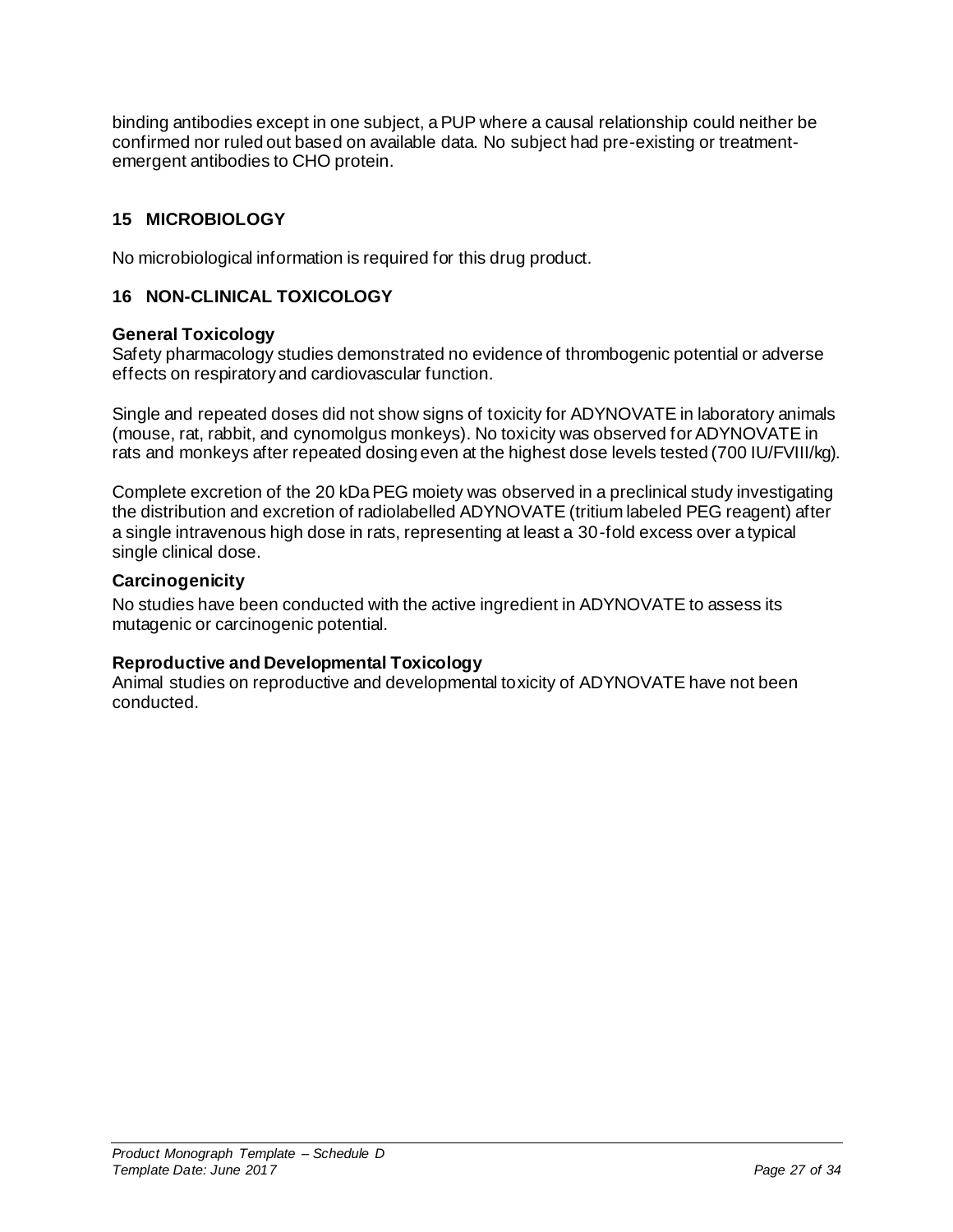# <span id="page-27-0"></span>**READ THIS FOR SAFE AND EFFECTIVE USE OF YOUR MEDICINE PATIENT MEDICATION INFORMATION**

# **ADYNOVATE**

Antihemophilic Factor (Recombinant), PEGylated, Powder for Intravenous Administration

Read this carefully before you start taking **ADYNOVATE** and each time you get a refill. This leaflet is a summary and will not tell you everything about this drug. Talk to your healthcare professional about your medical condition and treatment and ask if there is any new information about **ADYNOVATE.**

## **What is ADYNOVATE used for?**

- To prevent and control bleeding in patients with hemophilia A.
- To prevent or reduce the number of bleeding episodes when used regularly (prophylaxis).
- Perioperative management.

ADYNOVATE is not used to treat von Willebrand disease.

### **How does ADYNOVATE work?**

ADYNOVATE is an injectable medicine used to replace clotting factor (Factor VIII or antihemophilic factor) that is missing in people with hemophilia A. ADYNOVATE raises the level of Factor VIII in the blood, to support the treatment or prevention of bleeding. ADYNOVATE is the extended half-life Factor VIII built on ADVATE.

## **What are the ingredients in ADYNOVATE?**

Medicinal ingredients

o PEGylated recombinant human FVIII

Non-medicinal ingredients

- $\circ$  Calcium Chloride x 2 H<sub>2</sub>O
- o Glutathione
- o Histidine
- o Mannitol
- o Polysorbate 80
- o Sodium Chloride
- o Trehalose dehydrate
- o Tris(hydroxymethyl)-aminomethan

### **ADYNOVATE comes in the following dosage forms:**

Lyophilized Powder for Intravenous Injection 250, 500, 750, 1000, 1500, 2000 or 3000 IU/vial. Each strength is supplied with 5 mL sterile Water for Injection (USP, Ph.Eur.) for reconstitution. 250, 500, 750, 1000 and 1500 IU/vial also available with 2 mL sterile Water for Injection (USP, Ph. Eur.) for reconstitution.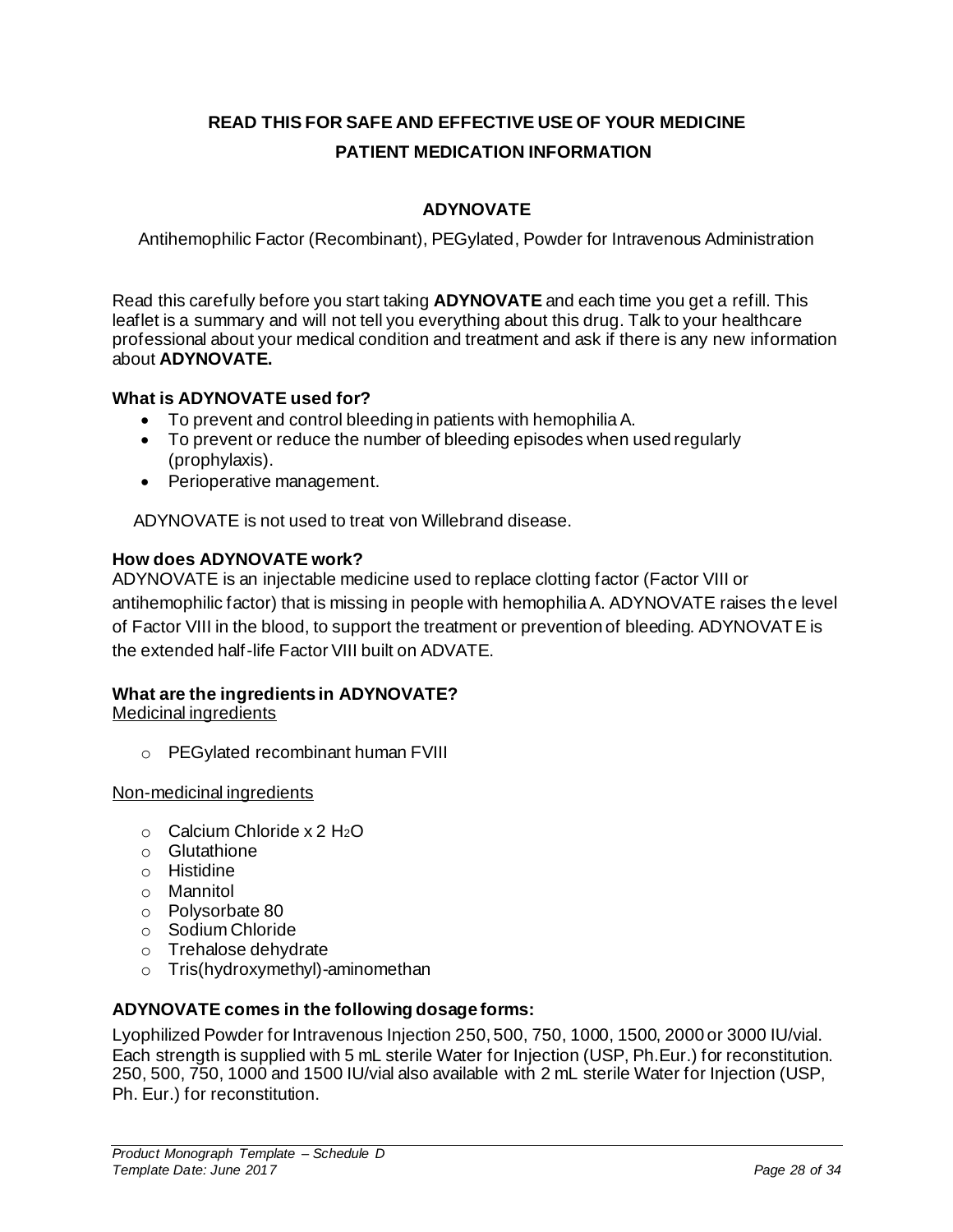### **Do not use ADYNOVATE if:**

- Are allergic to mice or hamster protein
- Are allergic to any ingredients in ADYNOVATE or ADVATE

**To help avoid side effects and ensure proper use, talk to your healthcare professional before you take ADYNOVATE. Talk about any health conditions or problems you may have, including if you:** 

- Have or have had any medical problems.
- Take any medicines, including prescription and non-prescription medicines, such as over-the-counter medicines, supplements or herbal remedies.
- Have any allergies, including allergies to mice or hamster protein.
- Are breastfeeding. It is not known if ADYNOVATE passes into your milk and if it can harm your baby.
- Are pregnant or planning to become pregnant. It is not known if ADYNOVATE may harm your unborn baby.
- Have been told that you have inhibitors to Factor VIII.

#### **Other warnings you should know about:**

Your body may form inhibitors to Factor VIII. An inhibitor is part of the body's normal defense system. If you form inhibitors, it may stop ADYNOVATE from working properly. Consult with your healthcare provider to make sure you are carefully monitored with blood tests for the development of inhibitors to Factor VIII.

#### **Tell your healthcare professional about all the medicines you take, including any drugs, vitamins, minerals, natural supplements or alternative medicines.**

### **The following may interact with ADYNOVATE:**

There are no known interactions of ADYNOVATE with other medications.

#### **How to take ADYNOVATE:**

ADYNOVATE is given directly into the bloodstream.

You may infuse ADYNOVATE at a hemophilia treatment center, at your healthcare provider's office or in your home. You should be trained on how to do infusions by your healthcare provider or hemophilia treatment center. Many people with hemophilia A learn to infuse their ADYNOVATE by themselves or with the help of a family member.

Reconstituted product (after mixing dry product with wet diluent) must be used within 3 hours and cannot be stored or refrigerated. Discard any ADYNOVATE left in the vial at the end of your infusion as directed by your healthcare professional.

You may have to have blood tests done after getting ADYNOVATE to be sure that your blood level of Factor VIII is high enough to clot your blood.

Call your healthcare provider right away if your bleeding does not stop after taking ADYNOVATE.

### **Administration**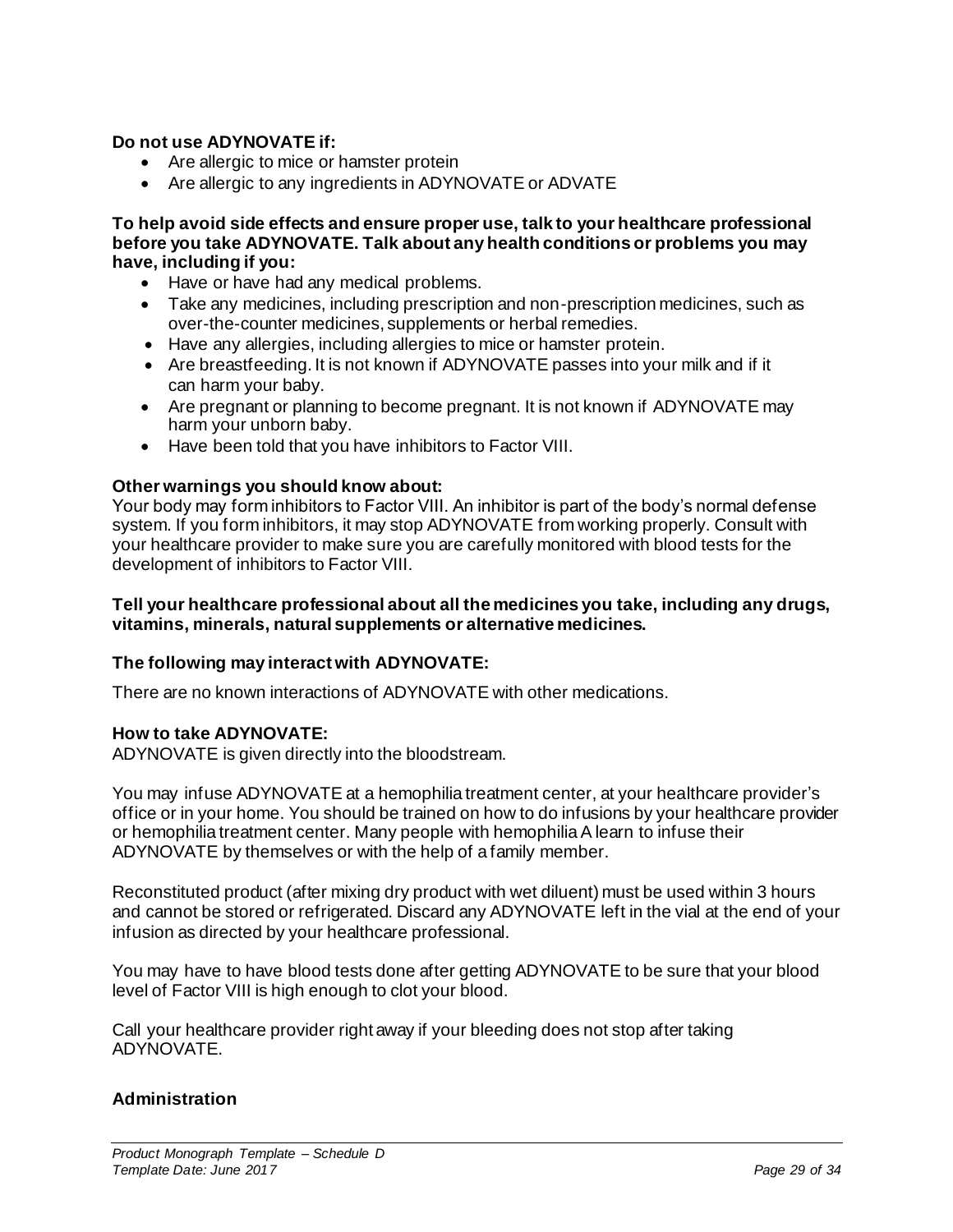## Preparation and Reconstitution

| <b>Vial Size</b> | <b>Volume of</b><br>Diluent to be<br><b>Added to Vial</b> | Approximate<br><b>Available</b><br><b>Volume</b> | <b>Nominal Concentration</b><br><b>Antihemophilic Factor</b><br>(Recombinant), PEGylated per mL |
|------------------|-----------------------------------------------------------|--------------------------------------------------|-------------------------------------------------------------------------------------------------|
| 2 mL (250 IU)    | 2 mL                                                      | 2 mL                                             | 125 IU                                                                                          |
| 2 mL (500 IU)    | 2 mL                                                      | 2 mL                                             | 250 IU                                                                                          |
| 2 mL (750 IU)    | 2 mL                                                      | 2 mL                                             | 375 IU                                                                                          |
| 2 mL (1000 IU)   | 2 mL                                                      | 2 mL                                             | 500 IU                                                                                          |
| 2 mL (1500 IU)   | 2 mL                                                      | 2 mL                                             | 750 IU                                                                                          |
| 5 mL (250 IU)    | 5 mL                                                      | 5 mL                                             | 50 IU                                                                                           |
| 5 mL (500 IU)    | 5 mL                                                      | 5 mL                                             | 100 IU                                                                                          |
| 5 mL (750 IU)    | 5 mL                                                      | 5 mL                                             | 150 IU                                                                                          |
| 5 mL (1000 IU)   | 5 mL                                                      | 5 mL                                             | 200 IU                                                                                          |
| 5 mL (1500 IU)   | 5 mL                                                      | 5 mL                                             | 300 IU                                                                                          |
| 5 mL (2000 IU)   | 5 mL                                                      | 5 mL                                             | 400 IU                                                                                          |
| 5 mL (3000 IU)   | 5 mL                                                      | 5 mL                                             | 600 IU                                                                                          |

## **Reconstitution Concentration**

- 1. Use aseptic technique (clean and germ free) and a flat work surface during the reconstitution procedure.
- 2. Allow the vials of ADYNOVATE and diluent to reach room temperature before use.
- 3. Remove plastic caps from the ADYNOVATE and diluent vials.
- 4. Cleanse rubber stoppers with an alcohol wipe and allow drying prior to use.
- 5. Open the BAXJECT II Hi-Flow device package by peeling away the lid, without touching the inside (Figure A). Do not remove the device from the package.
- 6. Turn the package over. Press straight down to fully insert the clear plastic spike through the diluent vial stopper (Figure B).
- 7. Grip the BAXJECT II Hi-Flow package at its edge and pull the package off the device (Figure C). Do not remove the blue cap from the BAXJECT II Hi-Flow device. Do not touch the exposed purple plastic spike.
- 8. Turn the system over so that the diluent vial is on top. Quickly insert the purple plastic spike fully into the ADYNOVATE vial stopper by pushing straight down (Figure D). The vacuum will draw the diluent into the ADYNOVATE vial.
- 9. Swirl gently until ADYNOVATE is completely dissolved. Do not refrigerate after reconstitution.

### Administration

- Visually inspect the reconstituted ADYNOVATE solution for particulate matter and discoloration prior to administration.
	- o The appearance of ADYNOVATE is clear and colorless.
	- o Do not use if particulate matter or discoloration is observed.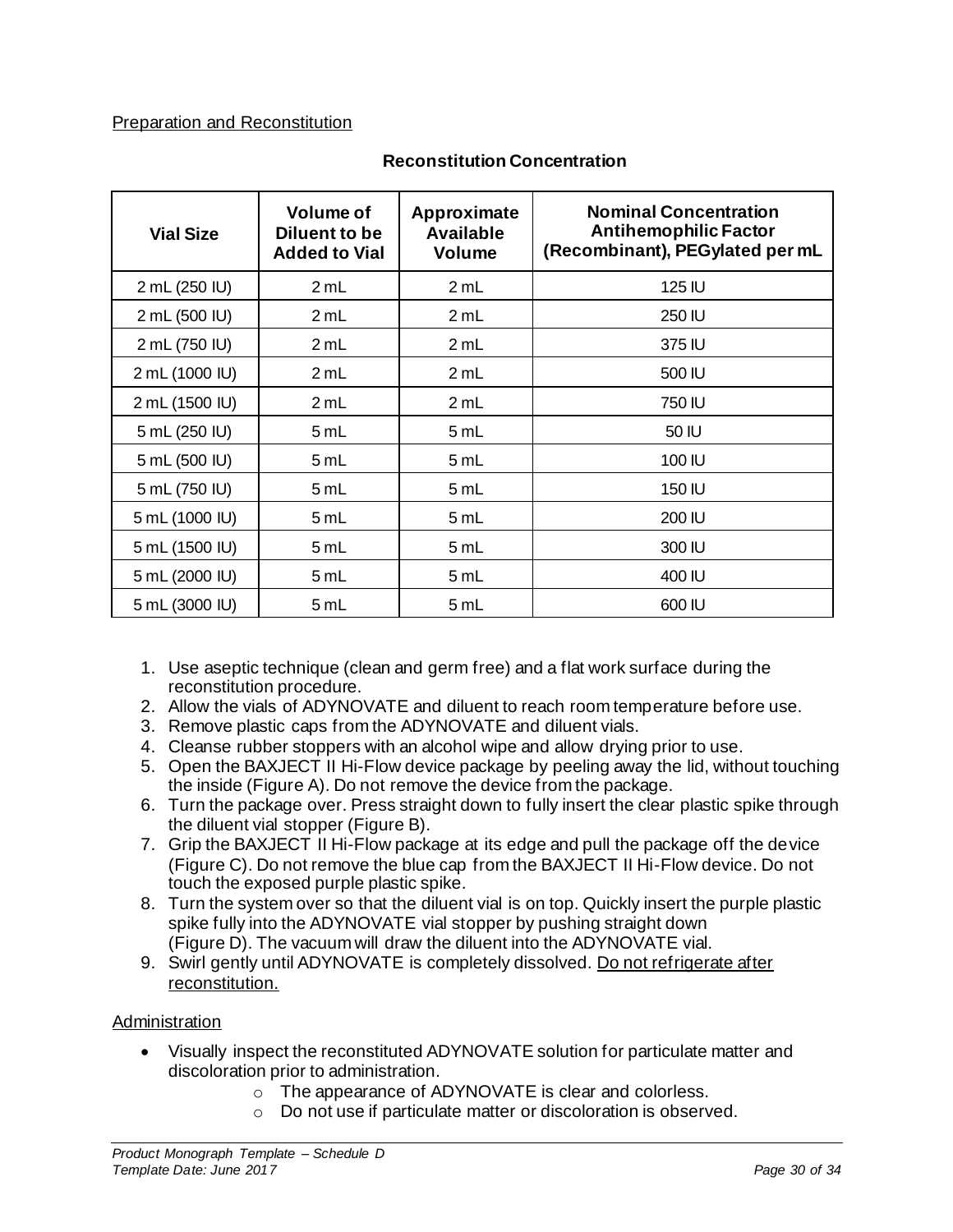• Administer ADYNOVATE as soon as possible, but no later than 3 hours after reconstitution.

Administration Steps:

- 1. Remove the blue cap from the BAXJECT II Hi-Flow device. Connect the syringe to the BAXJECT II Hi-Flow device (Figure E). Use of a Luer-lock syringe is recommended. Do not inject air.
- 2. Turn the system upside down (ADYNOVATE vial now on top). Draw the factor concentrate into the syringe by pulling the plunger back slowly (Figure F).
- 3. Disconnect the syringe; attach a suitable needle and inject intravenously as instructed under Administration by Bolus Infusion. If a patient is to receive more than one vial of ADYNOVATE, the contents of multiple vials may be drawn into the same syringe.

A BAXJECT II Hi-Flow device is required to reconstitute of each vial of ADYNOVATE and diluent needed.

4. Administer ADYNOVATE over a period of less than or equal to 5 minutes (maximum infusion rate 10 mL per min).



## **Usual dose:**

Your ADYNOVATE regimen will be individualized to meet your needs. Your healthcare provider will tell you how much ADYNOVATE to use based on your individual weight, level of physical activity, the severity of your hemophilia A, and where you are bleeding. Your healthcare provider may adjust your dose or frequency to provide you with the levels of FVIII protection that you need.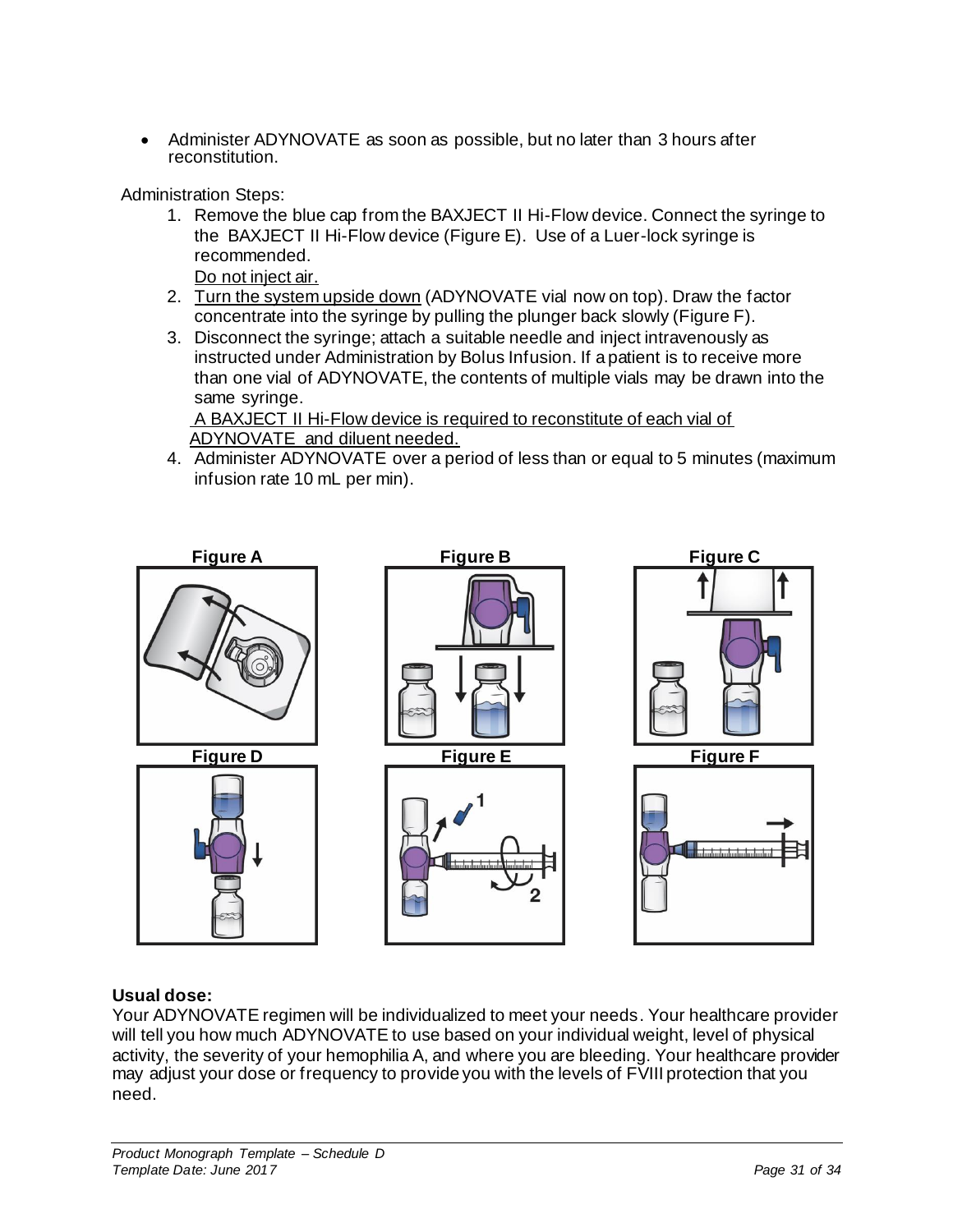Your healthcare provider may measure your individual pharmacokinetics to confirm or adjust your ADYNOVATE regimen.

### **Overdose:**

The effects of higher than recommended doses of ADYNOVATE have not been characterized. If you think you have taken too much ADYNOVATE, contact your healthcare professional, hospital emergency department or regional Poison Control Centre immediately, even if there are no symptoms.

#### **Missed Dose: Talk to your doctor if you have missed a dose.**

### **What are possible side effects from using ADYNOVATE?**

You can have an allergic reaction to ADYNOVATE.

Your healthcare provider may monitor you for an increase in some white blood cells (shown in a blood test).

Call your healthcare provider right away and stop treatment if you get a rash or hives, itching, tightness of the throat, chest pain or tightness, difficulty breathing, lightheadedness, dizziness, nausea or fainting, redness of the eye, adverse reaction of the skin or an infusion reaction.

The common side effects of ADYNOVATE are headache, diarrhea, nausea, dizziness and rash. Tell your healthcare provider about any side effects that bother you or do not go away.

These are not all the possible side effects you may feel when taking ADYNOVATE. If you experience any side effects not listed here, contact your healthcare professional. Please also see [7](#page-10-0) [WARNINGS AND PRECAUTIONS.](#page-10-0)

If you have a troublesome symptom or side effect that is not listed here or becomes bad enough to interfere with your daily activities, talk to your healthcare professional.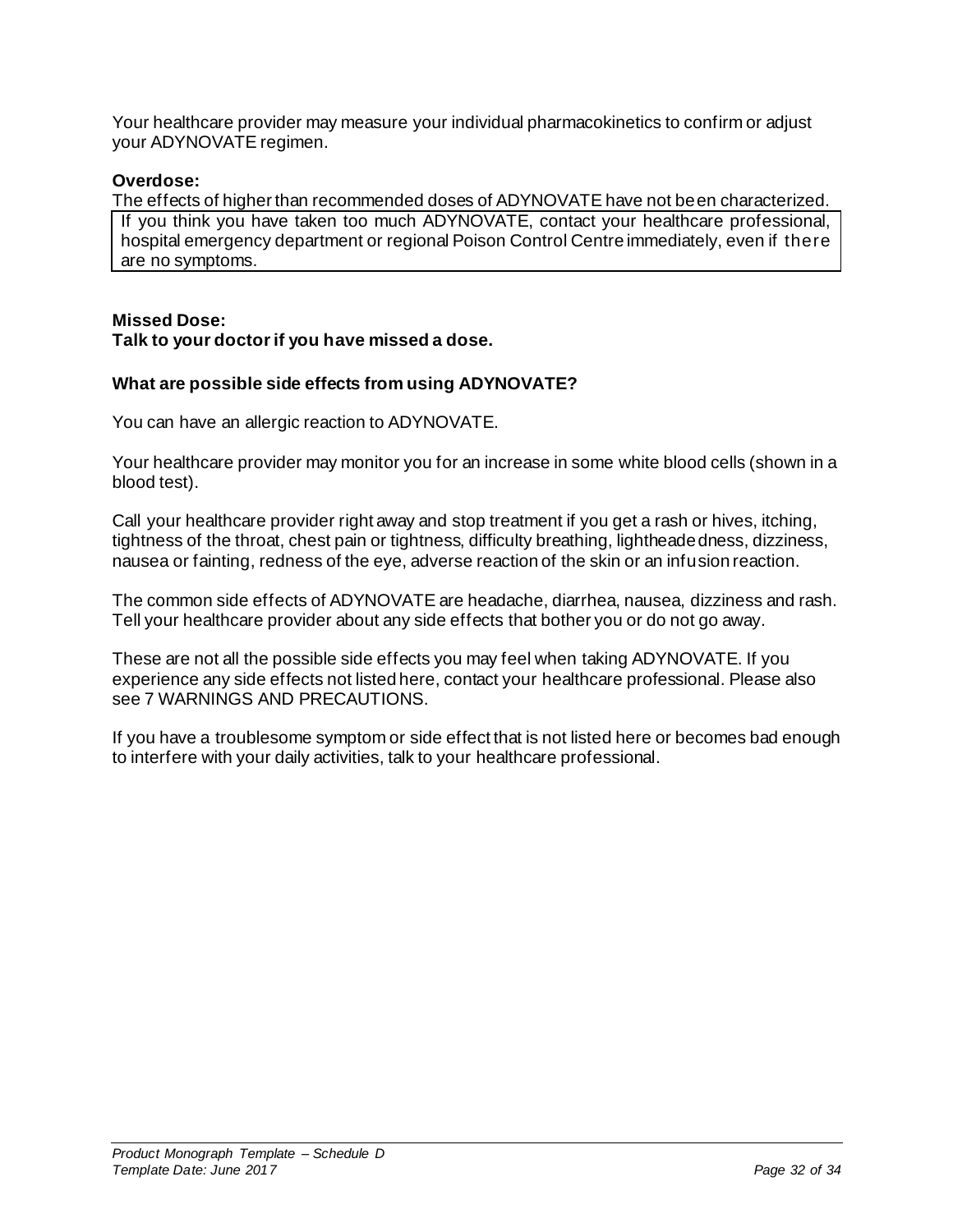## **Reporting Side Effects**

You can help improve the safe use of health products for Canadians by reporting serious and unexpected side effects to Health Canada. Your report may help to identify new side effects and change the product safety information.

3 ways to report:

- Online at [MedEffect;](http://hc-sc.gc.ca/dhp-mps/medeff/index-eng.php)
- By calling 1-866-234-2345 (toll-free);
- By completing a Patient Side Effect Reporting Form and sending it by:
	- Fax to 1-866-678-6789 (toll-free), or
	- Mail to: Canada Vigilance Program Health Canada, Postal Locator 1908C

Ottawa, ON K1A 0K9

Postage paid labels and the Patient Side Effect Reporting Form are available at [MedEffect](http://hc-sc.gc.ca/dhp-mps/medeff/index-eng.php).

NOTE: Contact your health professional if you need information about how to manage your side effects. The Canada Vigilance Program does not provide medical advice.

## **Storage:**

Powder form (prior to reconstitution):

- o Store at refrigerated temperature; 2°to 8°C (36°to 46°F). Do not freeze.
- $\circ$  May be stored at room temperature not to exceed 30°C (86°F) for a period of up to 3 months.
- $\circ$  Write the date on the carton when ADYNOVATE is removed from refrigeration.
- $\circ$  After storage at room temperature, do not return the product to the refrigerator.
- o Store vials in their original box and protect them from exposure to light.

Reconstituted (mixed) product:

- o See Administration instructions above.
- $\circ$  Reconstitute ADYNOVATE with 2 mL or 5 mL Sterile Water for Injection. Use within 3 hours after reconstitution.

Do not use product:

- o After the expiration date printed on the carton or vial.
- o If powder stored at room temperature for more than 3 months.
- o If reconstituted for more than 3 hours.

Keep out of reach and sight of children. Dispose of ADYNOVATE and administration components in accordance with local and provincial laws.

### **If you want more information about ADYNOVATE:**

- Talk to your healthcare professional
- Find the full product monograph that is prepared for healthcare professionals and